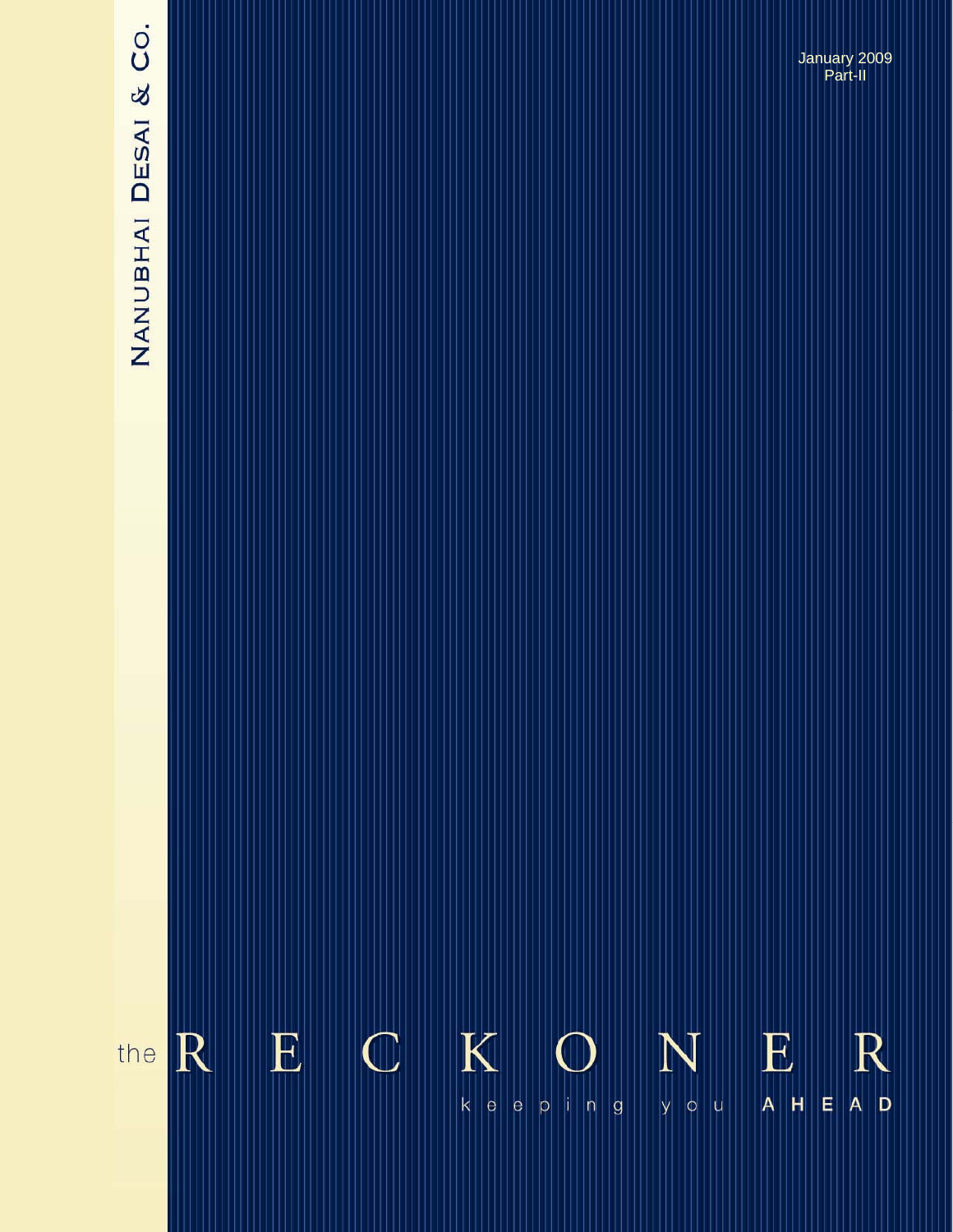# **Contents**

| <b>REGULATIONS GOVERNING INVESTMENTS19</b> |
|--------------------------------------------|
|                                            |
| DISCLAIMER AND STATUTORY NOTICE24          |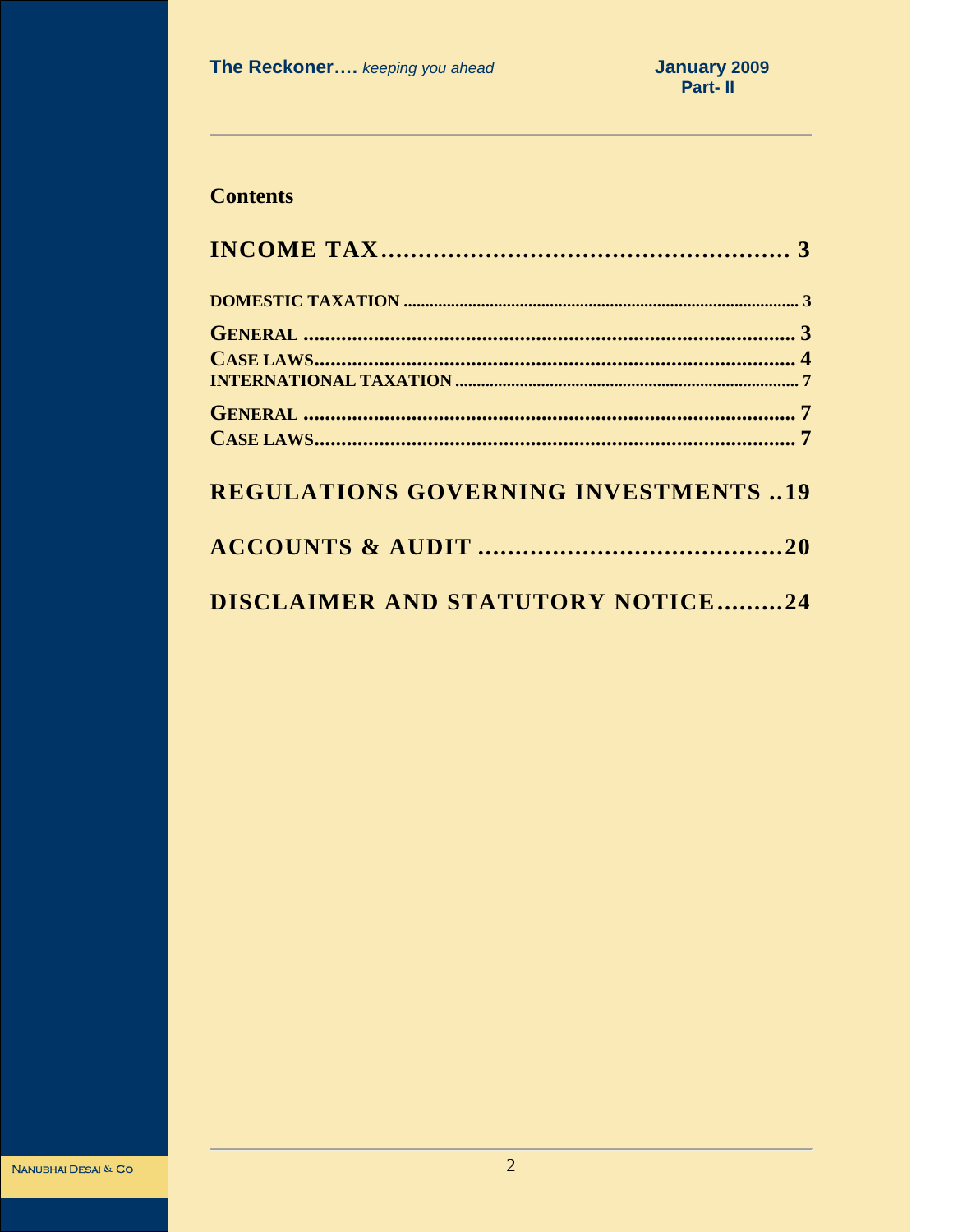# **INCOME TAX**

### **DOMESTIC TAXATION**

*General* 

### **NEW RULE 40E**

The Central Board of Direct Taxes has notified amendment to Income Tax Rule 1962 and inserted rule 40E dealing with certain conditions to be fulfilled in respect of the non-transferable pre-paid electronic meal card for the purposes of sub-clause (iii) of clause (B) of sub-section (2) of section 115WB.

These conditions are as follows:

- i. The care shall be granted by the employer to its employees under a scheme framed by the employer specifying therein the circumstances under which the meal card can be used by the employee.
- ii. The card under clause (i) shall be issued by the issuing bank.
- iii. An employee shall not be issued more than one card.
- iv. The card shall bear the name of the employer along with the name, photograph and signature of the employee to whom the card is issued.
- v. The card shall be used only by the employee to whom the card is issued.
- vi. The card shall be used by the employee only for the purpose of purchasing ready to eat food or nonalcoholic beverage from a member establishment.
- vii. The aggregate amount of ready to eat food or nonalcoholic beverage purchased during a day by an employee shall not exceed one hundred rupees.
- viii. The details of each transaction of purchases made by the employee against the card shall be maintained by the employer and the member establishment in such manner and for such period as is required under the Act for any other similar transaction.

### **NEW SUB RULE 4A UNDER RULE 5D AND RULE 5E**

The Central Board of Direct Taxes has notified amendment to Income Tax Rule 1962.

Vide this notification, sub rule 4A has been inserted in Rule 5D as well as Rule 5E. The newly inserted sub rule 4A in rule 5D specifies the documents / information to be furnished by the scientific research association to the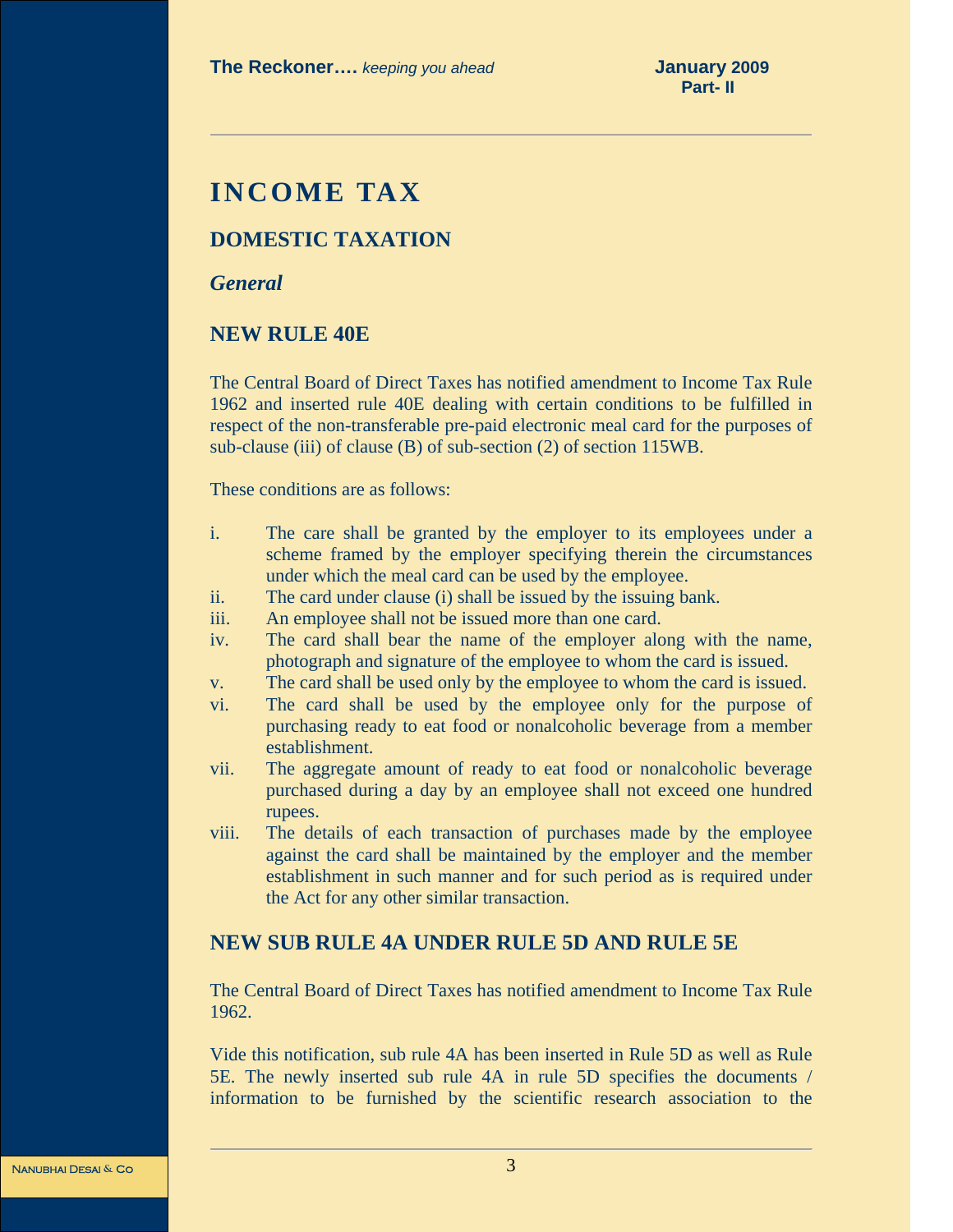Commissioner of Income-tax or Director of Income-tax before due date of furnishing the return of income. While the newly inserted sub rule 4A in rule 5E specifies the documents / information to be furnished by the university, college or other institution.

These documents / information are:

- i. a detailed note on the research work undertaken by it during the previous year;
- ii. a summary of research articles published in national or international journals during the year;
- iii. any patent or other similar rights applied for or registered during the year;
- iv. programme of research projects to be undertaken during the forthcoming year and the financial allocation for such programme";

### **INVESTMENT UNDER SECTION 80 C**

Under the provisions of Section 80 C of the Act, the Central Government, vide notification, has notified that investment in the National Housing Bank (Tax Saving) Term Deposit Scheme, 2008 shall be treated as an eligible investment as specified under section 80C.

### **50 PER CENT DEPRECIATION FOR NEW MOTOR VEHICLES**

The CBDT has amended the Table of Depreciation rates appearing in the Income-tax Rules, 1962. As per the amendment, new commercial vehicle which is acquired on or after the 1st day of January, 2009, but before the 1st day of April, 2009 and put to use before the 1st day of April, 2009 for the purposes of business or profession, will be eligible for higher depreciation of 50 per cent of its cost of acquisition.

### *Case laws*

## **1. BALMUKUND ACHARYA VS. DCIT (BOMBAY HIGH COURT)**

The Appellant is an individual and assessed to tax. The appellant filed his Return of Income for the assessment year 1996 – 97 inter alia declaring a total income of Rs 1,04,86,080/- which included an amount of long term capital gains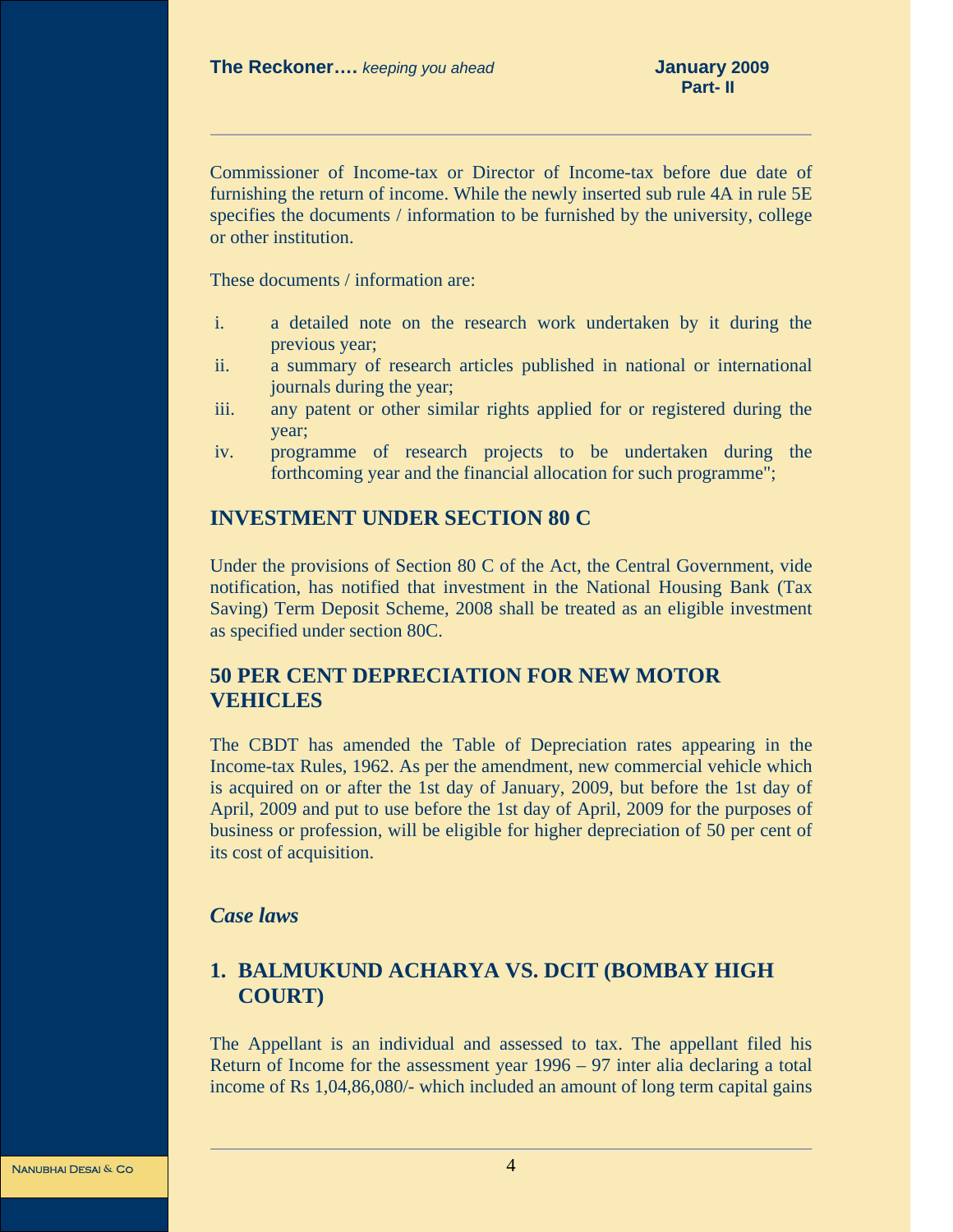of Rs.1,07,00,000/- arising on account of sale of godown situated at Mumbai. While computing the amount of capital gains, the appellant considered the cost of acquisition at 'Nil' and computed long term capital gains and taxes accordingly.

The assessing officer served an intimation u/s 143 (1) (a) of the Act and raised additional demand including interest under section 234.

The Appellant preferred an appeal before CIT(A) and challenged the intimation as well as the demand raised by the assessing officer. The Appellant also contended that the amount of capital gains computed by him was erroneous and having regard to the provisions of section 45, the amount of capital gains was not taxable at all. The CIT(A) rejected the appeal and held that the Appellant was not entitled to raise the issue which was not the subject matter of adjustment and that the subject question to be raised in the appeal did not arise from the order passed by the AO.

Being aggrieved by the order of CIT (A) as well as Tribunal, the appellant preferred an appeal before the Bombay High Court.

### **Decision of Bombay High Court:**

The Bombay High Court passed a favorable order reversing the order of the Tribunal and held that:

- 1. In view of the Explanation to s. 143 (prior to its deletion w.e.f. 1.6.1999) an Intimation is deemed to be an appealable order and appeal by the Appellant was maintainable;
- 2. The authorities under the Act are under an obligation to act in accordance with law. Tax can be collected only as provided under the Act. If any assessee, under a mistake, misconceptions or on not being properly instructed is over assessed, the authorities under the Act are required to assist him and ensure that only legitimate taxes due are collected. If particular levy is not permitted under the Act, tax cannot be levied applying the doctrine of estoppel.

### **2. KUBER TOBACCO VS. DCIT (ITAT DELHI - SPECIAL BENCH)**

A search action under section 132 of the Act was carried out in the case of the assessee on 21st January, 1999. Consequently, notice under section 158BC was issued and assessment was completed vide orders passed under section 158BC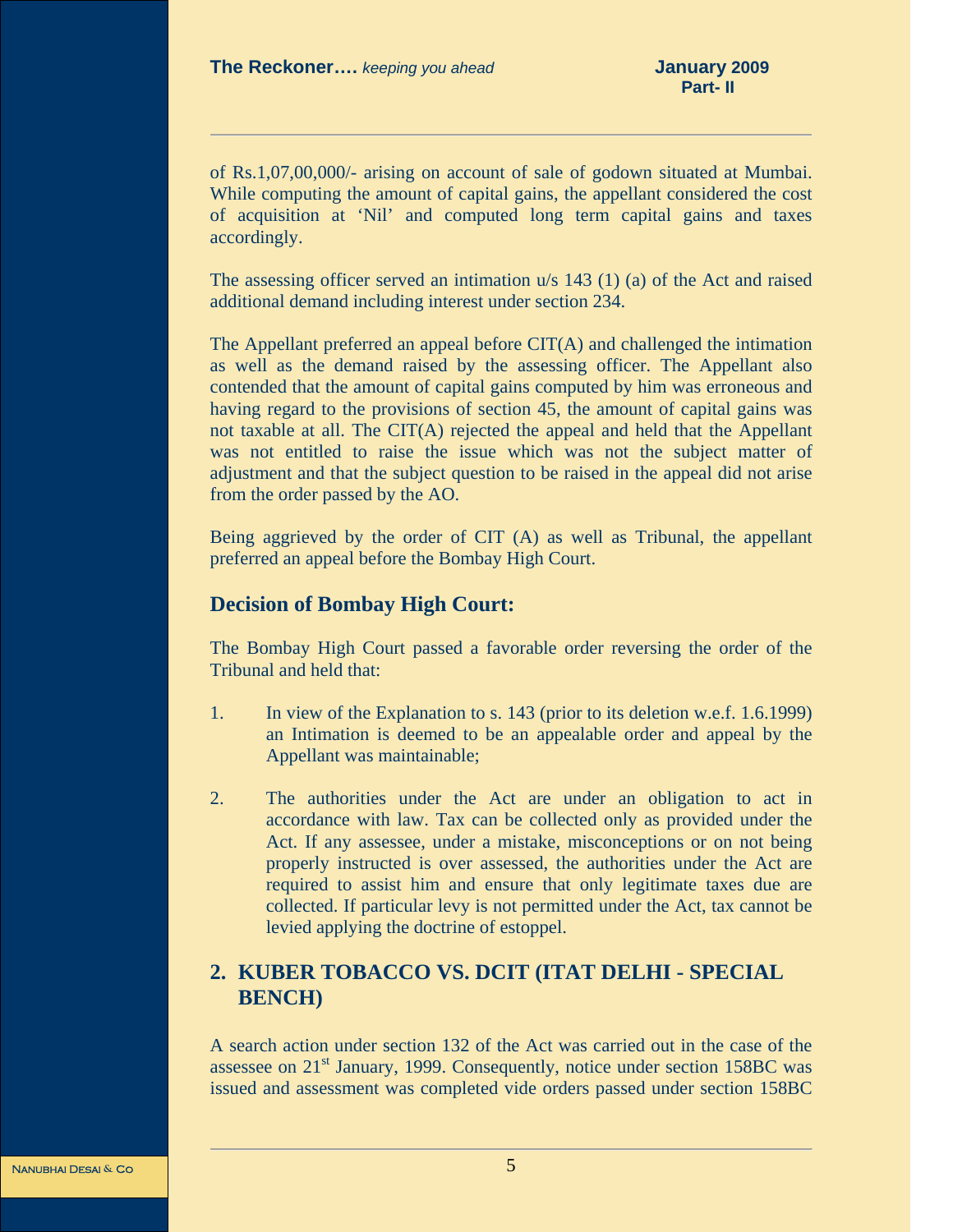of the Act. The assessment order was silent about issuance of notice u/s 143(2) and no such objection was taken by the assessee either before the AO or CIT (A) that in the absence of serving a valid notice u/s 143(2), the assessment completed u/s 158BC cannot be held valid. The assessee, for the first time, raised this issue by way of an additional ground before the Tribunal in its appeal by stating that the block assessment proceedings and consequential block assessment order was without jurisdiction in the absence of issuance of mandatory legal notice u/s 143(2) of the Act.

The contention of the Revenue was that in view of insertion of Section 292 BB which is inserted by Finance Act,  $2008$  w.e.f.  $1<sup>st</sup>$  April,  $2008$ , the assessee cannot take the plea that assessment should be held invalid merely for the reason that no notice u/s 143(2) was issued. The Revenue contested that the assessee was barred from taking this plea.

The question inter alia scope and effect of insertion of section 292BB was referred to Special Bench for its opinion.

### **Decision of Special Bench:**

The Tribunal held that Section 292BB was applicable to assessment year 2008- 09 and subsequent years. It was held that Section 292BB even if it was procedural, it would create a new disability in as much as it would preclude the assessee from taking a plea. An amendment which could affect a right of the assessee cannot be construed to have retrospective effect.

### **3. COMMISSIONER OF INCOME TAX Vs LARSEN & TOUBRO LTD. ( SUPREME COURT)**

The asseessee paid Leave Travel Concession (LTC) to its employees based on the declaration furnished by the employees. The assessee had not collected or examined the supporting evidence attached to such declaration. The appeal was filed by the Revenue with Supreme Court to examine if the assessee was required to collect evidence from the employees before granting LTC.

### **Decision of Supreme Court:**

The Supreme Court observed that the beneficiary of exemption under Section 10(5) was an individual employee. No requirement was fastened upon the employer by the circular of Central Board of Direct Taxes (CBDT) under Section 192 to collect and examine the supporting evidence attached to the declaration submitted by an employee. For this reason, the appeal filed by the Revenue was dismissed by Supreme Court.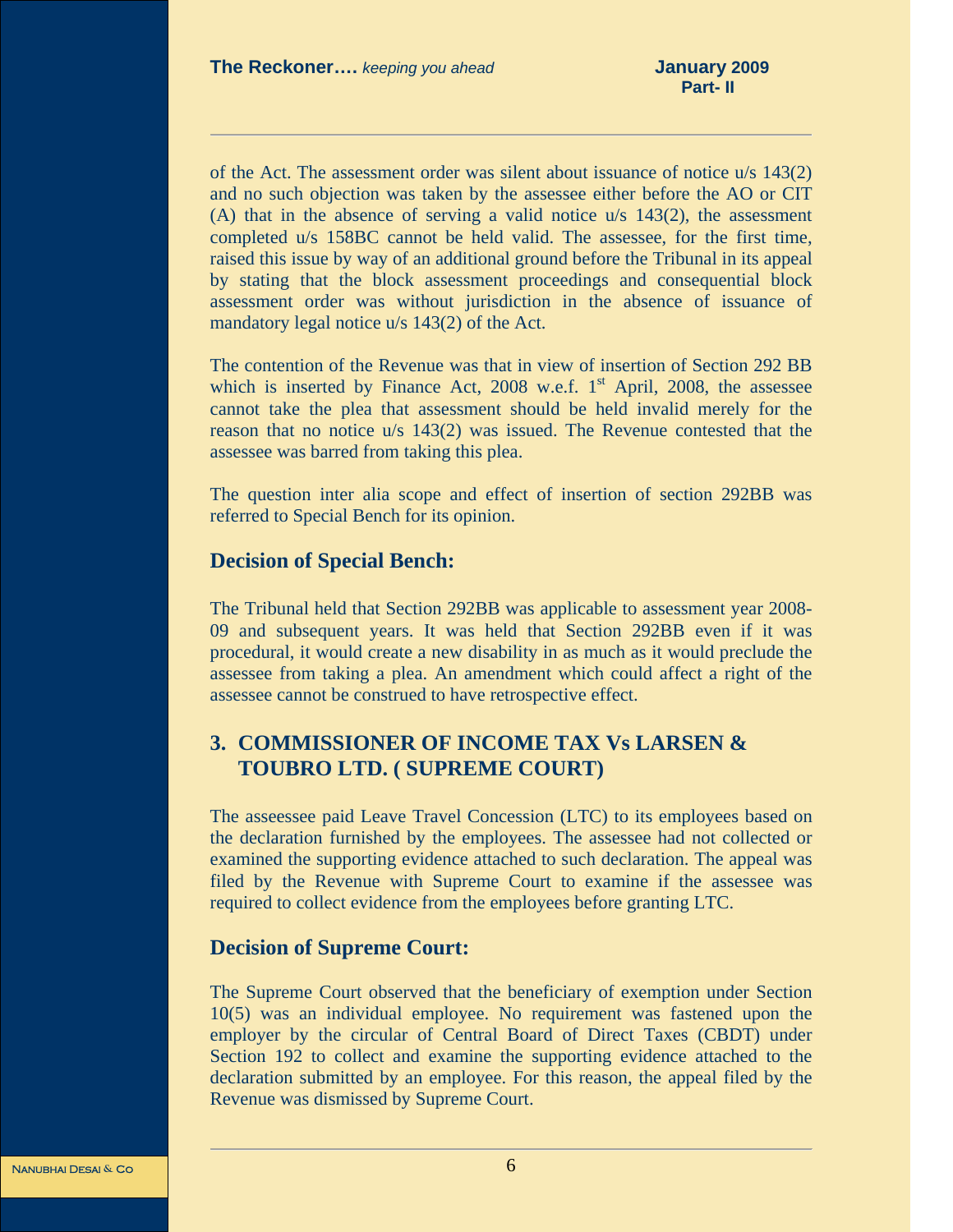### **INTERNATIONAL TAXATION**

*General* 

### **Supreme Court rejects Vodafone's call**

As per the press reports, the Supreme Court has dismissed the Special Leave Petition filed by Vodafone and has upheld the order of the Bombay High Court in this regard. Consequently, Vodafone would be now under obligation to file the information/documents as called by the Assessing Officer. The Supreme Court has however observed that Vodafone could challenge the jurisdictional powers of the assessing officer to call & examine for the said information/documents.

### **Double Taxation Agreement Signed With Serbia And Montengro**

In exercise of the powers conferred under section 90 of the Income-tax Act, 1961, the Government of India has signed Double taxation Avoidance Agreement (DTAA) with the Council of Ministers of Serbia and Montengro, vide notification no.5/2009. This agreement was signed on January 7, 2009.

### *Case laws*

### **Epcos AG, Germany (ITAT, Pune Bench)**

### **Background & Facts**

The assessee is a German company engaged in the business of designing, manufacturing and marketing passive electronic components. It has subsidiaries across the world including two subsidiaries in India, namely—Epcos India (P) Ltd. at Nasik and Epcos Ferrites (P) Ltd. at Kolkatta. Epcos Group of companies, which essentially include its subsidiaries companies in India, are manufacturing various components in various countries and selling the same to the consumers in different parts of the world. Whereas sales are handled by the regional sales organizations, the marketing efforts are centralized at the Epcos AG headquartered in Munich. Epcos Group is organized by product divisions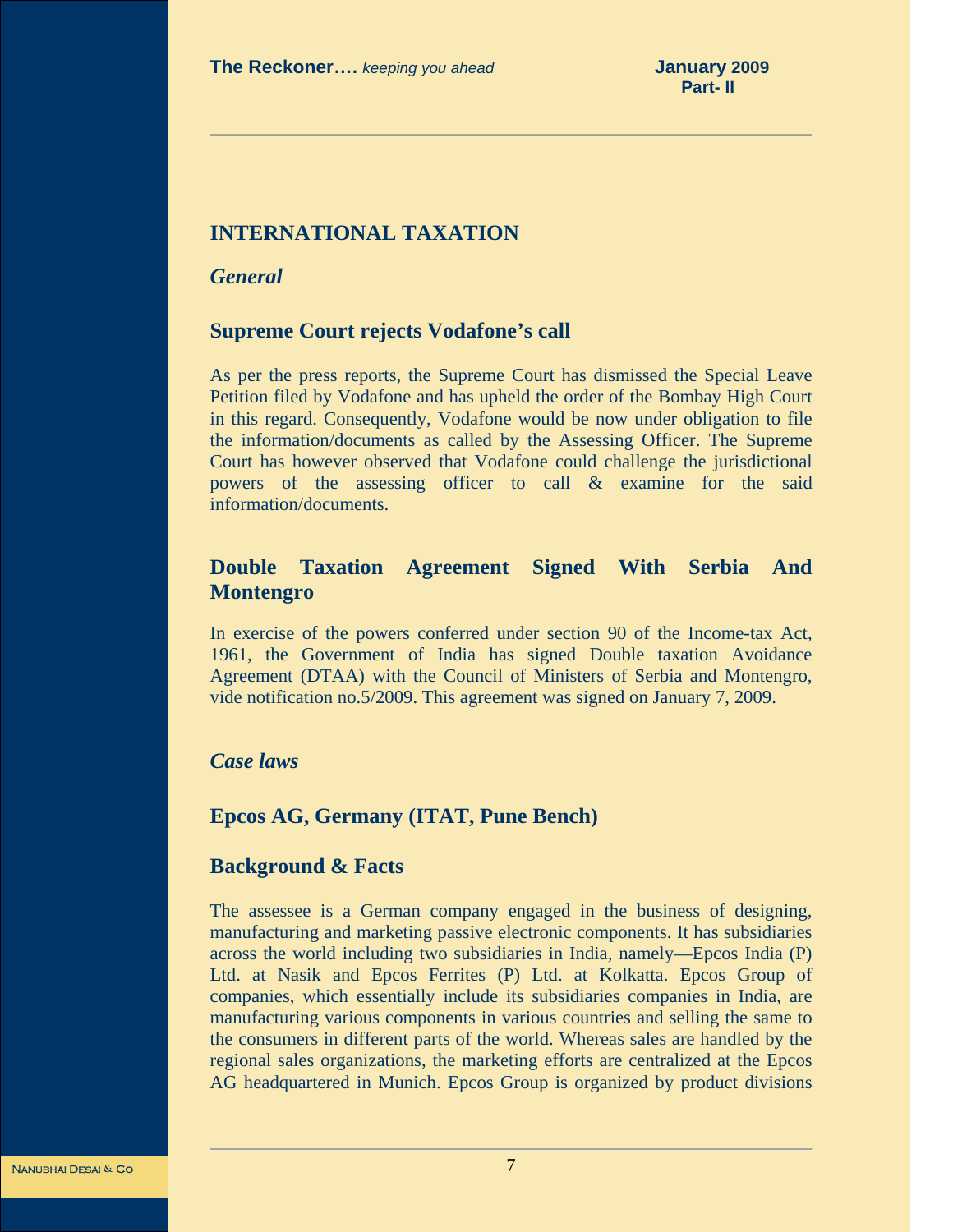and each division has its central marketing team, which works for all the manufacturing companies within that division. The central marketing team renders valuable services for the benefit of various manufacturing companies in that division all over the world, and a fee is charged by the Epcos AG for those services. These services include (i) market analysis (ii) technology change, growth and price forecast (ii) deciding global marketing strategy on various parameters (iii) co-ordination with sales organizations and factories to implement agreed marketing strategies (iv) follow up with sales organizations (v) handle customer relations centrally (vi) explore new areas of markets, applications and customers (vii) development and printing of product brochures, etc. (viii) advertising (ix) sales staff training (x) planning and organizing of fairs, exhibitions and seminars etc., and (xi) other allied activities. Epcos AG has rendered certain services to its Indian subsidiaries in respect—(a) product marketing and sales support services; and (b) information and technology support services. The terms and conditions on which these services are rendered are set out in separate agreements entered into by the taxpayer company with both its Indian subsidiaries (i.e., EIPL and EFPL). Epcos AG maintains centralised information technology infrastructure at its German office and it provides the services of creating and maintaining the WAN (wide area network) for the whole group. The services of outside parties are engaged for maintaining this WAN. This centralized information technology unit of the taxpayer company also procures and furnishes to its subsidiaries, licences for programmes such as MS Office, Oracle for servers and other softwares, develops and maintains central SAP system which is also used by the Indian subsidiaries, and implements a common e-mail service which is used by Indian subsidiaries. Similarly, so far as product marketing services are concerned, these services are also provided by Epcos AG's centralized marketing unit in Germany. During the previous year relevant to the assessment year under consideration, the assessee earned few streams of income (including interest income from lending foreign currency to the Indian subsidiaries under ECB Scheme), which were held to have been entered between the parties at arms' length price by the Transfer Pricing Officer (TPO). At the time of filing the return of income, in absence of a PE in India, the assessee had offered the said items of income for tax @ 10 per cent of it's gross value. During the course of assessment proceedings, however, the assessing officer completed the assessment by taxing the items of income @ 20 per cent on the premise that the assessee had a PE in India in the form of employees of the Indian subsidiaries. The CIT (A), however, consented to the treatment to the items of income accorded by the assessee at the time of filing the return of income.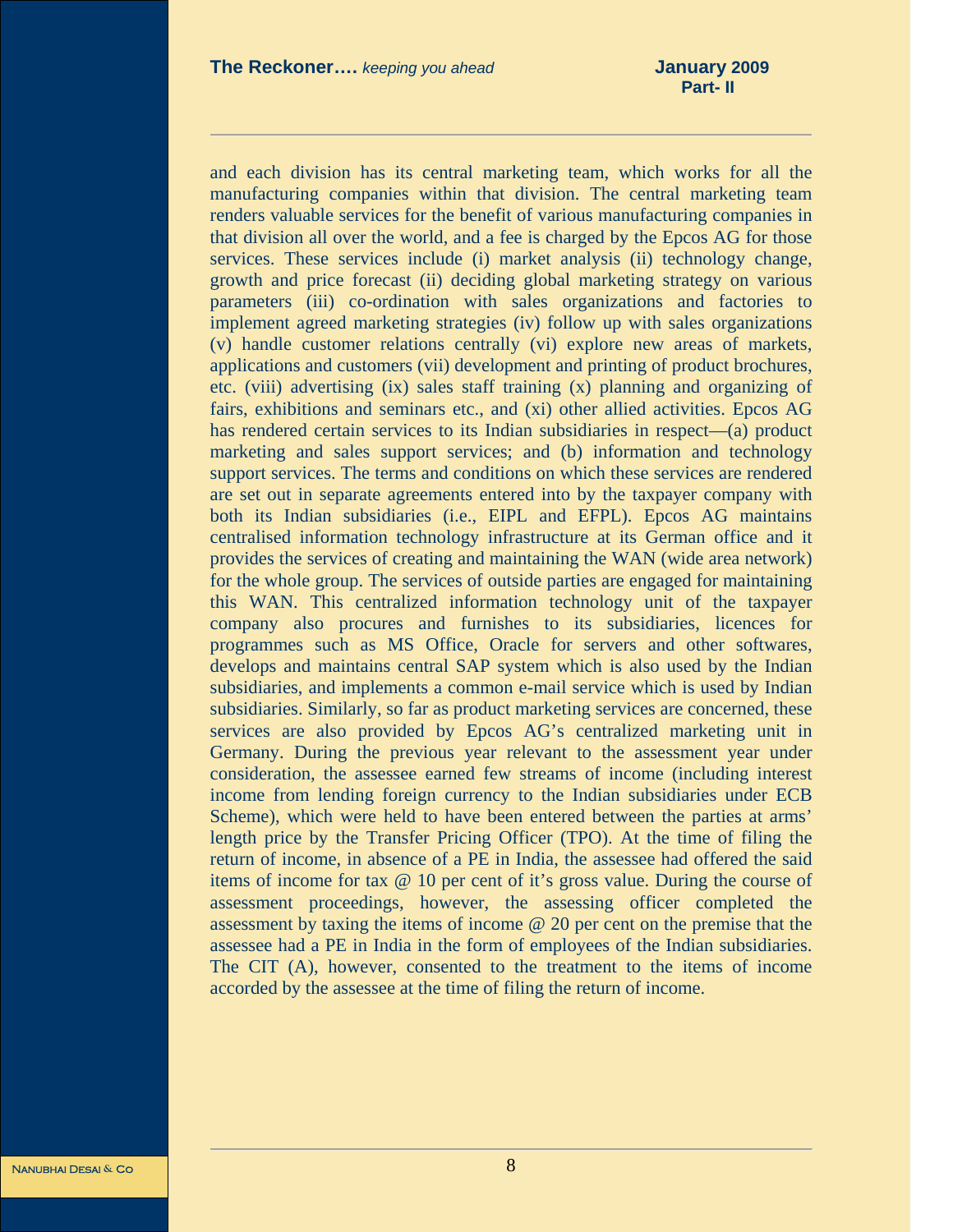### **Issues:**

The Revenue filed an appeal against the order of CIT (A) to challenge the conclusions arrived vide said order. The Revenue sought decision of the Tribunal on the issue of existence of PE of the assessee in India, scheme of taxation formulated under the Act vis-à-vis under the tax treaty & the correct rate of tax as applicable to the assessee.

### **Contentions of the Assessee**

The assessee submitted that since the assessee company does not have a PE in India, these receipts could only be taxed under Article 12 of the Indo-German tax treaty, and in case the Assessing Officer is of the opinion that these receipts are not covered by Article 12, these receipts are not taxable at all. The assessee also submitted that as far as ECB loan interest was concerned, it was indeed not covered under Article 12 of the Indo-German treaty but then that this fact does not make any difference to the tax liability, because, under Article 11 of the treaty, interest income is to be taxed @ 10 per cent anyway. The assessee thus urged that the taxability of all these receipts @ 10 per cent, though under Article 12 and under Article 11 of the Indo-German tax treaty.

### **Contentions of the Revenue**

The Revenue contended that the assessee has accepted a tax liability @ 10 per cent, on the basis of the provisions of Article 12 of the Indo-German tax treaty but none of the receipts, save and except on account of royalty fees, is of such a nature as can be covered by Article 12. It was further contended that 'income from product marketing fees' amounts to a commercial activity as the same cannot be termed as a royalty or fees for technical services. As for the receipts for information and technology support, the Revenue contended that such receipts are not specifically included in Article 12 of the Indo-German tax treaty. Similar was the Revenue's contention so far as the receipts for sales support fees were concerned. As far as interest receipts were concerned, the Revenue contended that the interest income was part of the regular business receipts of the assessee company, and the same cannot be subjected to concessional rate of taxation envisaged for the royalties and fees for technical services. The Revenue pointed out that services of EIPL and EFPL employees have been availed to earn the receipts on account of product marketing, sales support and information technology services as also of the royalty. It was further contended that the assessee has a PE in India, in the form of its subsidiaries i.e. EIPL and EFPL, since the assessee was conducting its business in India through its subsidiaries and more specifically through employees of the subsidiaries. The Revenue invited attention to the article 5 of the tax treaty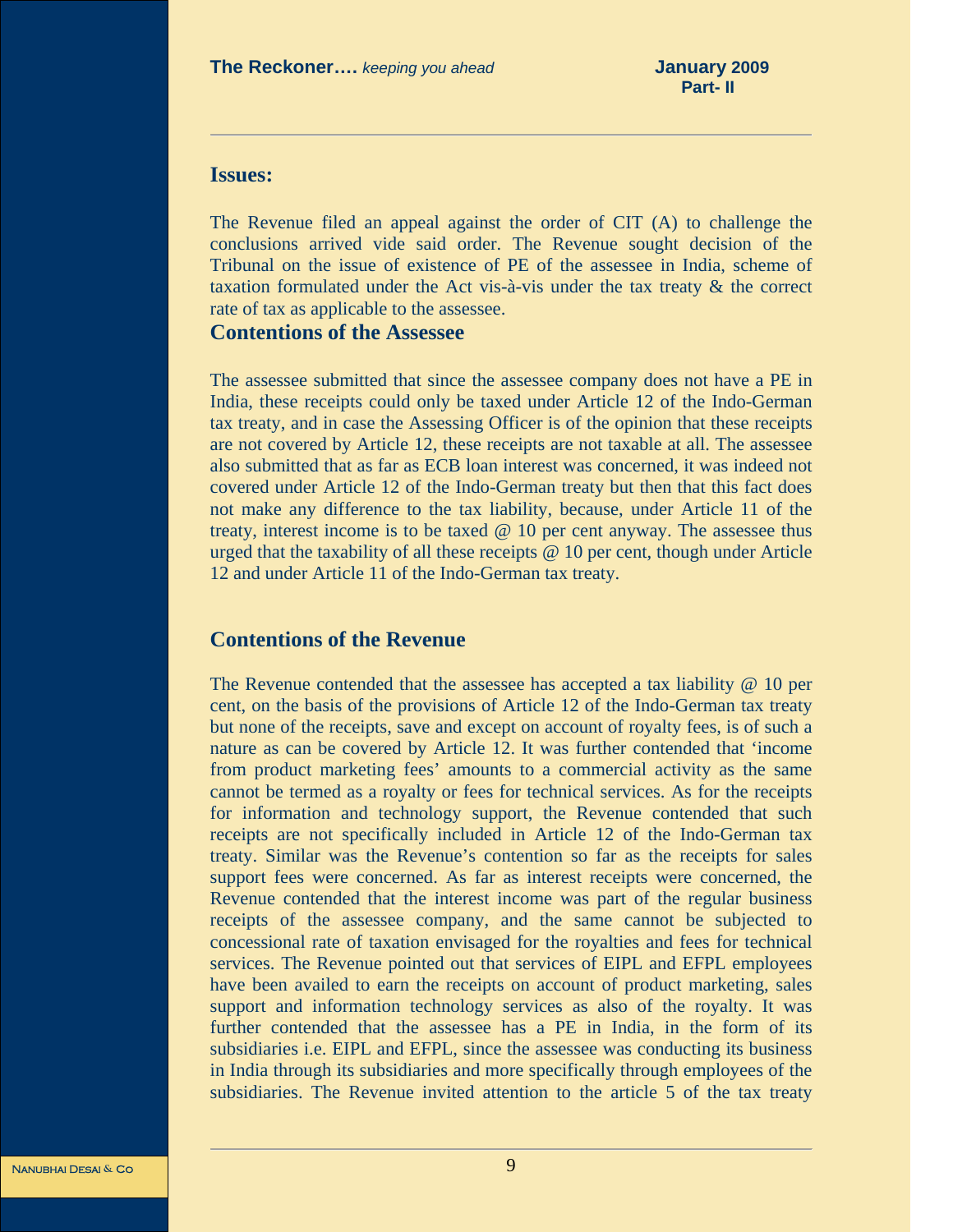providing the definition of the term 'PE' wherein it connotes a fixed place of business through which the business of an enterprise is wholly or partly carried on and that it includes especially 'a place of management, a branch, an office or a factory'. It was noted that in the instant case, the assessee has a place of management by way of subsidiary companies, these companies are making payments for royalties, for fees for technical services etc., and, on the facts of the case, therefore, these subsidiary companies constitute Indian 'PE' of the assessee. In this regard, the Revenue also referred to several judicial precedents.

### **Decision of the Tribunal**

The Tribunal referred to the submissions made by the assessee as well as the Revenue. A detailed analysis of the scheme of the Act vis-à-vis the tax treatment accorded to the items of income under the Tax treaty has been undertaken by the Tribunal. While analysing the same, the Tribunal also referred to the commentaries on interpretation of tax treaties of foreign tax experts. The Tribunal was of the view that a tax treaty was an alternative taxation regime in the sense that it was an allocation of taxing rights between two, or more, competing tax jurisdictions over a tax object. The provisions of treaty override, as envisaged in Section 90 of the Indian Income Tax Act, also support this inherent scheme of the tax treaties as the provisions of the Indian Income Tax Act are applicable only to the extent these provisions are more beneficial to a taxpayer covered by a tax treaty. By implication, in a situation in which India has no right to tax a particular income in the hands of this nonresident covered by a tax treaty, provisions of the Indian Income Tax Act do not come into play at all. The Tribunal therefore chose to follow the approach of first examining whether or not the source country has right to tax a particular crossborder income, and, in case the right is so established, to examine whether or not the domestic tax, laws of the source country provide for taxation of such an income, and if so, to what extent and in what manner. After considering the taxing rules provided under the Tax Treaty for the relevant items of income, the Tribunal concluded that (a) the assessee did not have a PE in India, (b) the relevant items of income would be subject to tax as per the taxing rights provided under Article 12 of the Tax treaty & were correctly offered for tax @ 10 per cent, (c) the provisions of section 44D & 115A of the Act has no applicability to the facts  $\&$  circumstances of the case  $\&$  (d) even if it was held that the assessee had a PE in India, it was only after royalties and fees for technical services were so included in the business profits attributable to the PE that the provisions of Sections 44D and 115A can be invoked.

### **Our comments**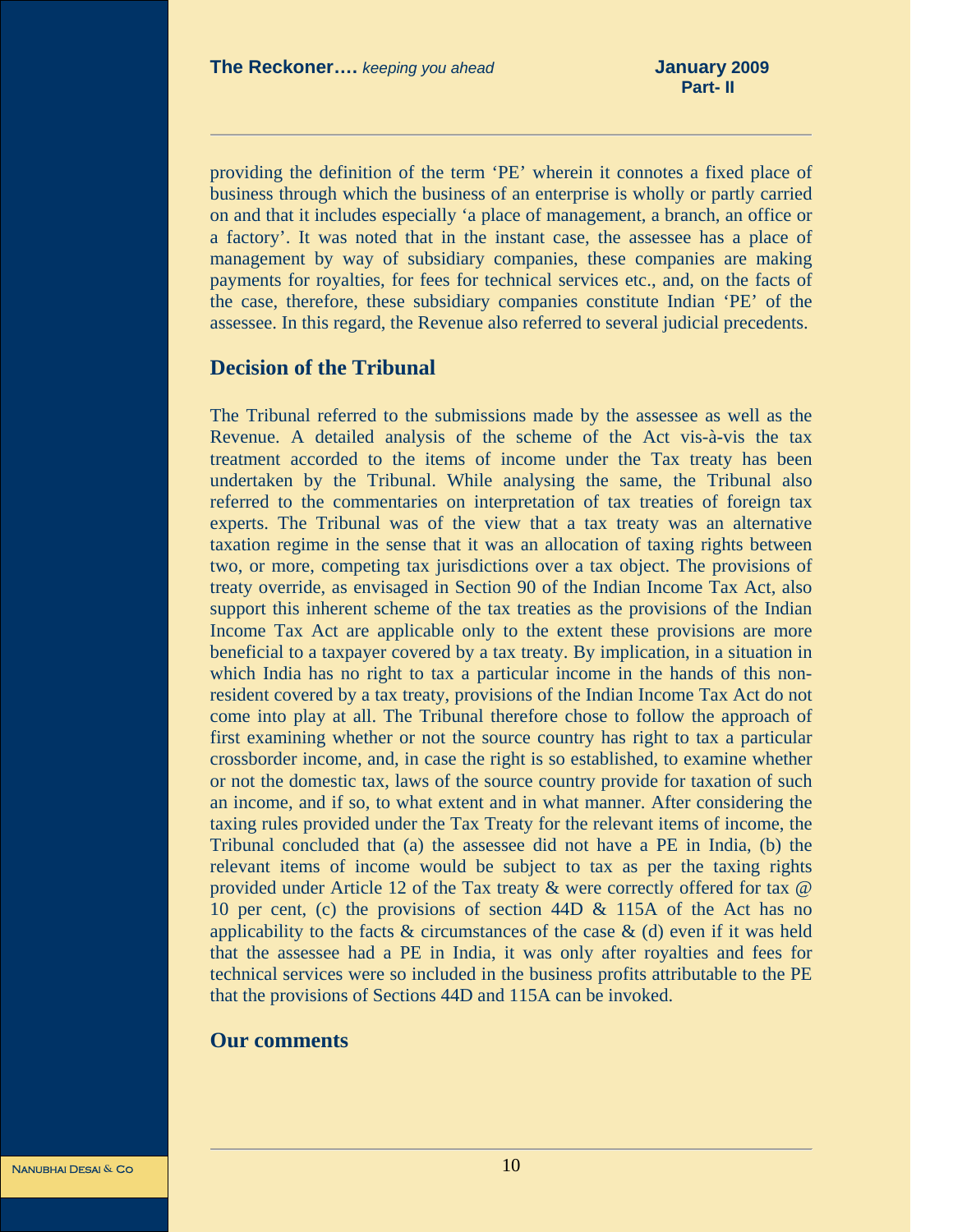This will be one of the landmark decisions in the subject of International taxation in India since the Tribunal has carried out a detailed analysis on the interplay of the scheme of the taxation provided under the Act vis-à-vis under the relevant tax treaty. The decision shall also be very useful to interpret the terms 'fixed place of business' & 'carrying on of the business' for the purposes of determining the existence of a PE of a Foreign company in India. The Tribunal decision is arrived also after giving due consideration to the international jurisprudence on the subject of cross border taxation and taxing rights of a source state.

### **Bank of America (ITAT Mumbai Bench)**

### **Background & Facts**

The assessee is non-resident foreign banking company. The assessee filed its return of income declaring the income of Rs. 61.71 crores. While concluding the assessment proceedings, the assessing officer made certain additions to the amount of returned income on various counts. The assessee preferred an appeal against the said order before CIT(A). Vide his order, CIT(A) confirmed few additions, viz. (1) the claim of losses totalling to Rs. 12,64,816 incurred on security transactions; (2) the claim of expenses amounting to Rs. 2,73,29,000 under section 44C; and (3) the claim of Rs. 4,99,618 in respect of payments made towards subscription to Employees' Provident Fund.

### **Issues**

The assessee preferred this appeal before the Tribunal to challenge the order of the CIT (A) that sustained the additions made by the assessing officer to its returned income.

### **Contentions of the Assessee**

As regard to the loss of Rs 12,64,816, arising on account of number of securities transactions which were claimed to have been carried on by the assessee without violating the provisions of the applicable statute, the assessee contended that the said transactions should not be regarded as 'illegal transactions' and consequently the said loss should be set off against the income earned by the assessee. It was also contended by the assessee that even if the said transactions were regarded as 'illegal transactions', having regard to the judicial precedents in this regard, the amount of illegal loss should also be available for set off against income of the assessee. As regard to the expenses incurred at Head office, the assessee contended that the said expenses did not fall within the ambit of section 44C (prescribing restriction for allowability of head office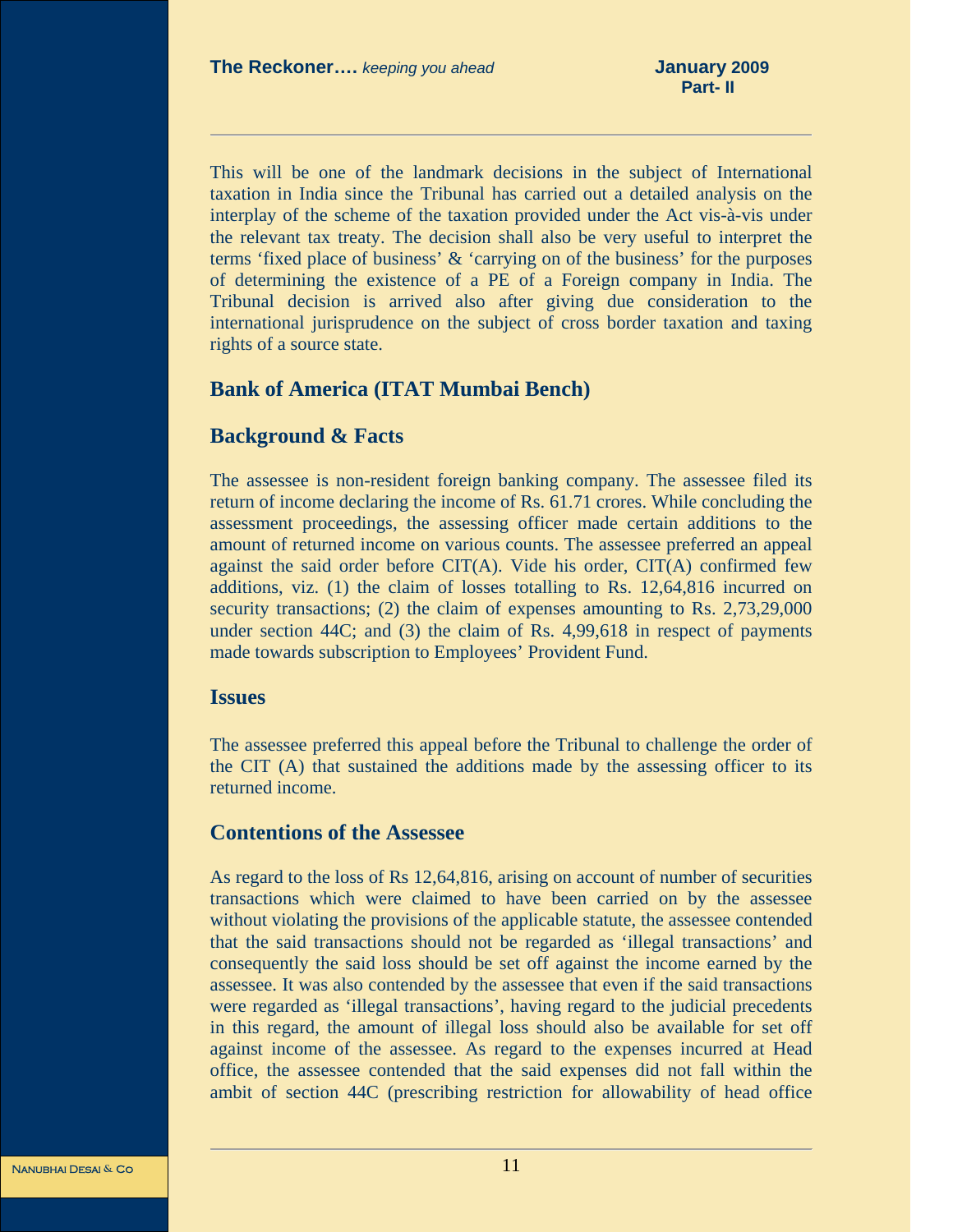expenses) in as much as the same were directly connected to the business operations of the assessee of the Indian branches. Expenses were incurred by those branches abroad to earn income by Indian Branches in India. Since these are expenses incurred exclusively for Indian branches, the assessee contended that the provisions of section 44C and limitations provided therein were inapplicable. The assessee also referred to the various judicial precedents to establish the proposition that where the expenditure was incurred abroad exclusively for the Indian branches, the provisions of section 44C has no application.

### **Contentions of the Revenue**

The Revenue referred to several judicial precedents and contended that the loss arising from the number of securities transactions carried on by the assessee is in the nature of illegal loss and the said loss can not be set off against the income of the assessee. As regard to the expenses incurred outside of India, the Revenue contended that since it was not possible for the Revenue to verify if the relevant expenses were actually not claimed as a deduction by the assessee outside of India, the provisions of section 44C should apply.

### **Decision of the Tribunal**

The Tribunal referred to the relevant securities regulations and also examined the nature of transactions undertaken by the assessee. It also observed the methodology adopted by the assessee to carry out certain transactions in contrast to the methodology prescribed by the statutes. The Tribunal concluded that the assessee indeed violated the provisions of the relevant statute and loss arising from the relevant transactions should be regarded as illegal loss. The Tribunal referred to several decision of various courts (including of Supreme Court) and held that the said loss was eligible for set off as claimed by the assessee. While dealing with the issue of the deductibility of the expenses incurred by the assessee outside of India, the Tribunal examined the provisions of section 44C as well as to the ratio laid down vide various courts on the said subject. The Tribunal concluded that the provision of section 44C was inapplicable to this claim of the assessee.

### **Stock Engineer & Contractors b v India project office (ITAT Mumbai Bench)**

### **Background & Facts**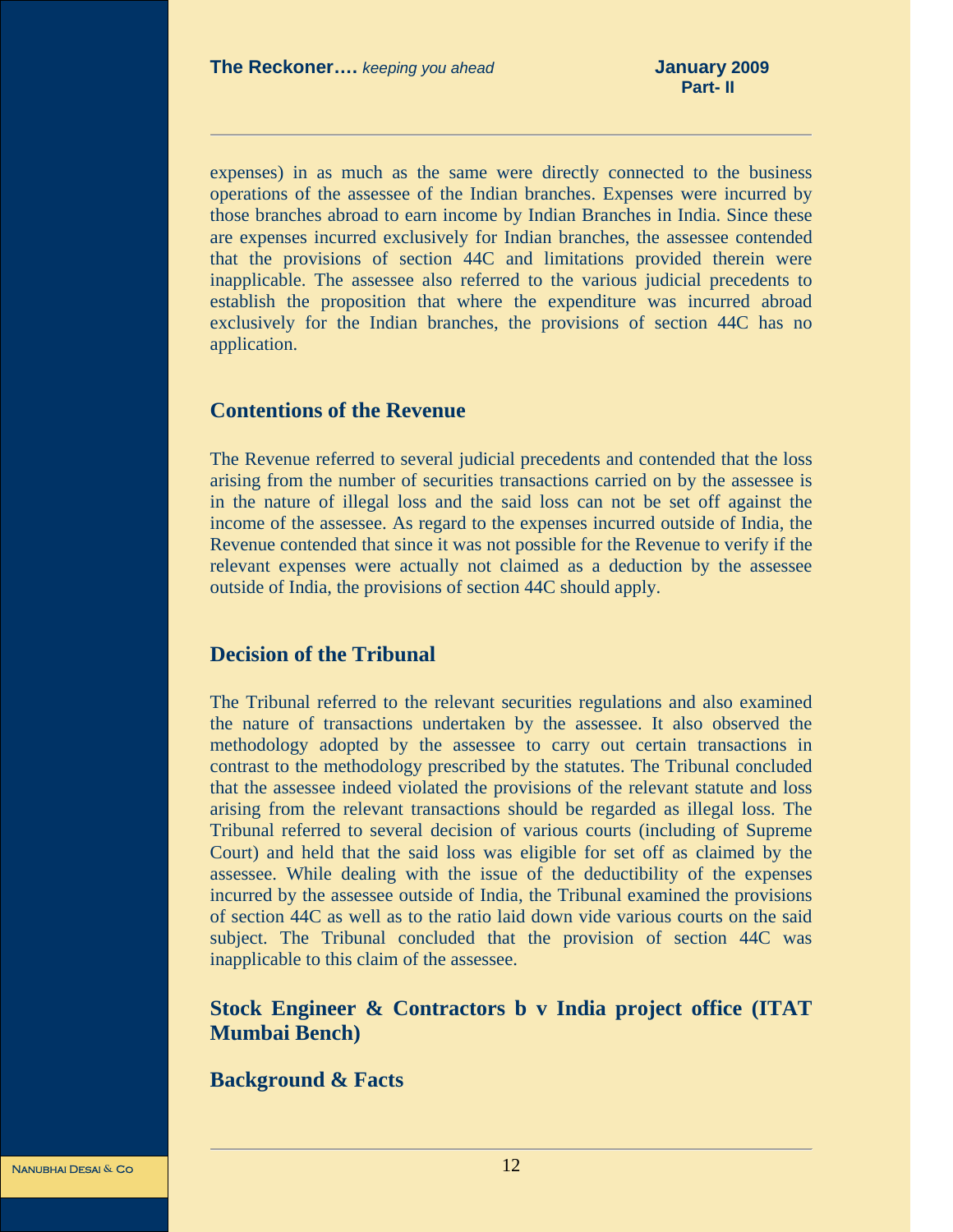The Assessee is a foreign company incorporated at Netherlands. In line with the business carried on by the assessee outside of India, the assessee was awarded a contract by an Indian company for engineering, procurement and construction the Sulphur Block for the Haldia Refinery Project on turnkey basis. After securing approval of RBI, the assessee established a project office in Mumbai. To execute this project, the assessee availed technical personnel of a Malaysian company. The assessee made payment of fees to the Malaysian company for providing technical personnel without deduction of any income tax at source. The Assessing Officer disallowed the said payments invoking provisions of section  $40(a)(i)$ . The Assessing Officer also disallowed various payments incurred outside of India by the assessee under section 44C. Payments made by the assessee to a UK Company for deployment of their employees for the supervision of Indian Project without deduction of income tax at source were also disallowed by the Assessing Officer. The Assessing Officer also disallowed payments made by the assessee to another company incorporated at Netherlands in connection with the engineering services for the project at Haldia.

### **Issues**

The appeal preferred by the assessee before CIT(A) against the additions/disallowances made by the Assessing Officer was allowed. Aggrieved by the said decision of the CIT(A), the Revenue preferred an appeal before the Tribunal. The Revenue raised certain legal issues before the Tribunal inter alia contending that the additions/disallowances made by the Assessing Officer (and reversed vide the order of CIT(A)) should be upheld.

### **Contentions of the Assessee**

With regard to the payments made to the Malaysian company, it was contended by the assessee that the personnel supplied by the Malaysian company to the assessee were working under the direction, supervision and control of the assessee and, therefore, it could not be said that any services had been rendered by the Malaysian company. The assessee also contended that the Assessing Officer was not justified in coming to the conclusion that Malaysian company had a PE in India. It was further submitted that the Malaysian company did not have any office or any presence in India and therefore, no part of such receipt was chargeable to tax in India and consequently, the assessee was not required to deduct tax at source. The assessee also relied upon several judicial precedents in this regard.

With regard to the payment of Rs.42,09,874/- representing the salary cost attributable to India project but debited in the books of head office, the assessee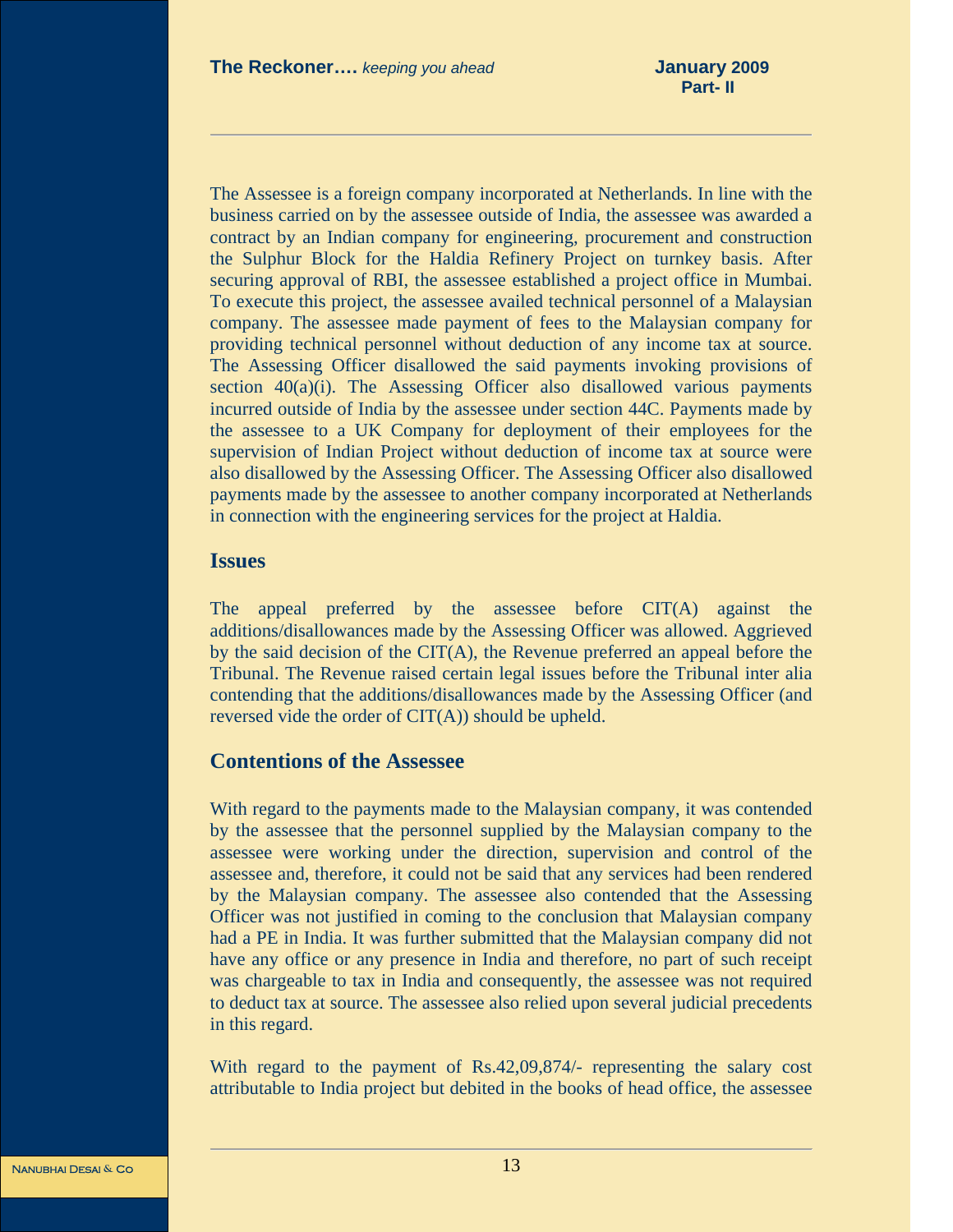contended that the sum represented the payment of salary to the employees working in Head Office for Indian PE. The expenses had been allocated on the basis of total number of hours used by these employees for Indian project  $\&$ none of the said employees ever visited the Indian office. Since these expense were directly attributable to project in India, the assessee contended that the same could not be considered as Head Office expenses u/s 44C of the Act.

As far as the issue of disallowance made by the Assessing Officer for the payment made by the assessee to UK Company for deployment of their employees for the supervision of Indian Project, the assessee contended that since the total number of days spent by the employees of the UK Company in India was only for 135 days (and less than the threshold of 6 months prescribed under Article  $5(2)(i)$  of the tax treaty), the UK Company did not have a PE in India. The assesssee also contended that the services were not rendered in connection with the prospecting for, or extracting or production of mineral oil in India & therefore the same did not fall under any other clause of para 2 of Article 5. Consequently, the assessee was not liable to deduct tax at source. The assessee also relied upon several judicial precedents in this regard.

As regard to the payment made by the assessee to other Netherlands Company in connection with procuring the engineering services for the project at Haldia, the assessee contended that having regard to the retrospective amendment made to the provisions of Article 12 of the tax treaty, the payments shall not give rise to an item of income falling within the definition of fees for technical services. The assessee was therefore not required to withhold any tax at source.

### **Contentions of the Revenue**

The Revenue invited attention to the Tax Treaty signed by India with Malaysia and it was contended that the Malaysian company (which had provided technical personnel to the assessee in India) had established a PE in India and therefore the payments made by the assessee would be subject to tax in India, having regard to the provisions of the Article 7 of the tax treaty. It was further observed by the Revenue that all the personnel of the Malaysian company stayed in India for more than six months and would therefore fall within the definition of PE provided under Article 5 (especially under para 2 (h))  $\&$ consequently the income received by the Malaysian company were chargeable to tax in India. The Revenue therefore concluded that the assessee was required to deduct the tax at source under section 195. Failure to deduct the tax would therefore result into disallowance under section 40(a)(i).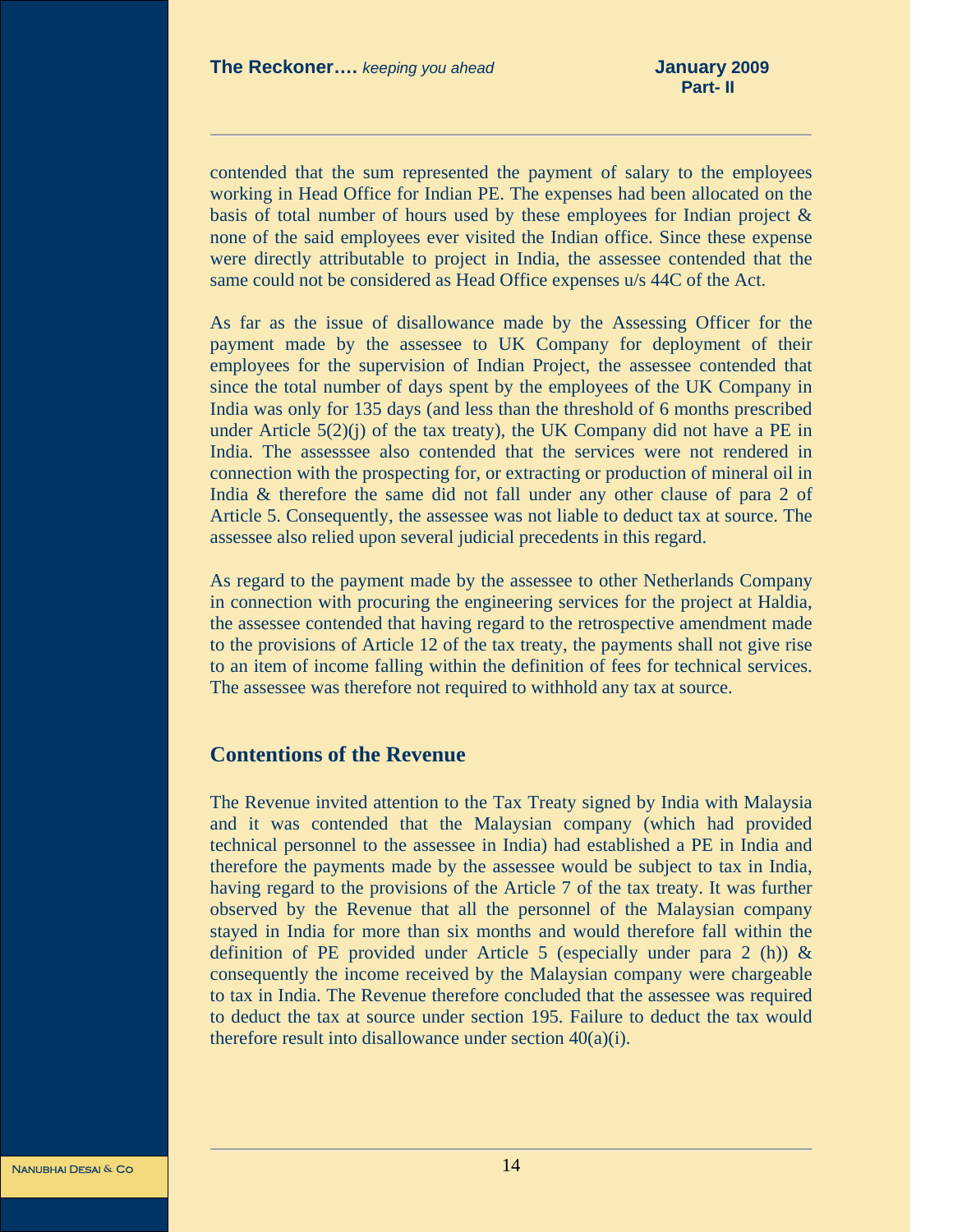The Revenue referred to the tax treaty signed by India with Netherlands  $\&$  as per the para 3 of Article 7, no expenses were to be allowed while computing the income of PE except the reimbursement of the actual expenses. In absence of actually verification of the claim made by the assessee, the payments under consideration should not fall outside the purview of section 44C.

The Revenue contended that the activities carried on by the UK Company in India shall fall within the purview of Article  $5(2)(k)$  and having regard to the fact that threshold time limit prescribed therein was 90 days, the assessee was therefore required to withhold tax while making payment to the UK Company.

As regard to the payment made by the assessee to other Netherlands Company in connection with procuring the engineering services for the project at Haldia, the Revenue contended that the amendment carried out to the provisions of Article 12 were not retrospective and consequently, the payments shall fall within the purview of erstwhile provisions of Article 12. The Revenue therefore contended that the assessee had committed a default and the payment made to the Netherlands company without deduction of tax at source should be disallowed.

### **Decision of the Tribunal**

The Tribunal concluded that the payments made to the Malaysian company could be brought to tax only under Article 7 of the tax treaty, since the tax treaty did not contain an article dealing specifically with the income in the nature of fees for technical services. The Tribunal thereafter proceeded towards determining the existence of a PE in India of the Malaysian company. It examined the provisions of Article 5 & having regard to the terms of agreement entered into between the assessee and the Malaysian company for supply of technical personnel by the Malaysian company, the Tribunal held that the Malaysian company had no obligation to supervise the work at Haldia. Drawing reference to the earlier decision, the Tribunal concluded that the Malaysian company did not have PE in India (neither under para 1 nor under para 2 (h) of the Article 5). The Tribunal thereafter concluded that the assessee was not obliged to withhold tax and consequently no disallowance can be made under section  $40(a)(i)$ .

The Tribunal reviewed the factual matrix of the payments made towards salary cost incurred at Netherlands. The Tribunal also referred to various judicial precedents as well as the circular on the subject issued by CBDT. The Tribunal upheld the finding of the CIT(A) that the salary paid to the engineers would not fall within the ambit of the expression 'Head Office expenses' as defined in Explanation (iv) to section 44C & consequently held that the disallowance made by the assessing officer was erroneous.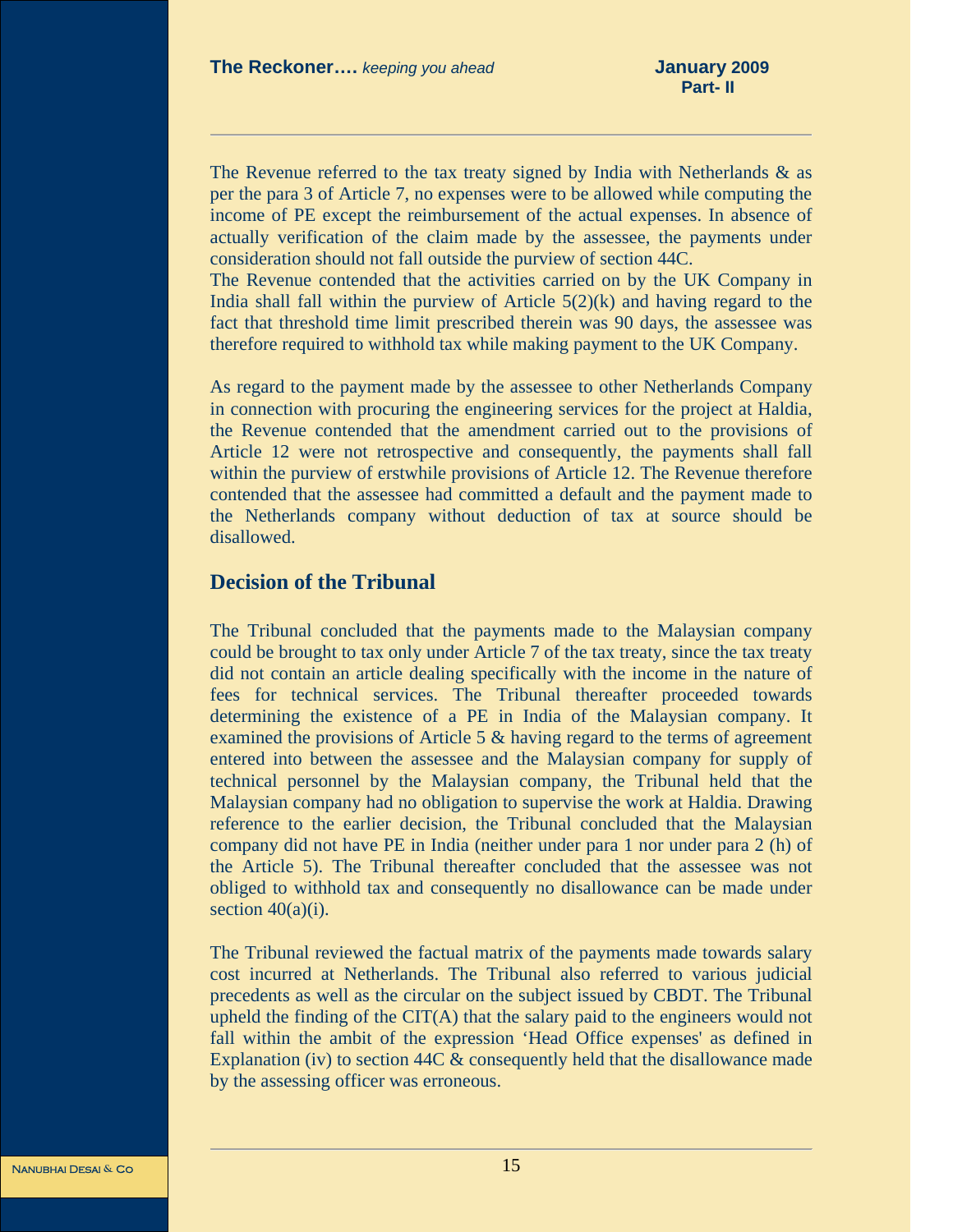The Tribunal, at the outset, established that the payments received by the UK Company shall get covered under Article 7 of the tax treaty and not under other article. The Tribunal thereafter proceeded to examine if the UK Company had established a PE in India. After carefully considering the facts of the case and the provisions of the tax treaty, the Tribunal concluded that the UK Company did not establish a PE in India and the assessee was therefore not required to withhold tax at source.

After examining the contents of the notification that carried out amendments to Article 12 of the tax treaty, the Tribunal concluded that the said amendments were retrospective in nature and the payments made to the Netherlands company did not fall within the ambit of amended Article 12 & the assessee was therefore not liable to deduct any tax at source.

### **Infrasoft Limited (ITAT Delhi Bench)**

### **Background & Facts**

The assessee is a marketing and development company incorporated at UK of an international group owned by a holding company incorporated at USA. The assessee established a branch office in India after obtaining necessary approval mainly for import and supply of software. Branch office also provides support services including system related services such as installation of software, interface to peripherals, uninstallation, imparting of training on the application of software, etc.. The assessee was entitled to several receipts on account of sale of software amounting to Rs.2,74,00,630/-, annual maintenance charges amounting to Rs. 9,25,648/- and training fees amounting to Rs 2,50,000/-.

### **Issues**

The assessee treated the relevant receipts as its business income and having regard to the fact that it has established a PE in India, the business profits can be taxed in India, as provided under Article 7 of the tax treaty signed between India & UK. The Assessing Office however was of the view that the said receipts would be regarded as royalty and should be taxed on the gross basis under section 44D read with section 115A. While dealing with this matter,  $CIT(A)$ referred to the relevant provisions of Indian Copyright Act, 1957- Income-tax Act, 1961 and the relevant DTAA. He also considered the relevant circulars issued by the CBDT in this context as well as the report of the High Powered Committee set up by the Ministry of Finance, Government of India to examine the projected overall growth in e-commerce business, the flow of technology transfer in and out of India and their position of taxation in the light of existing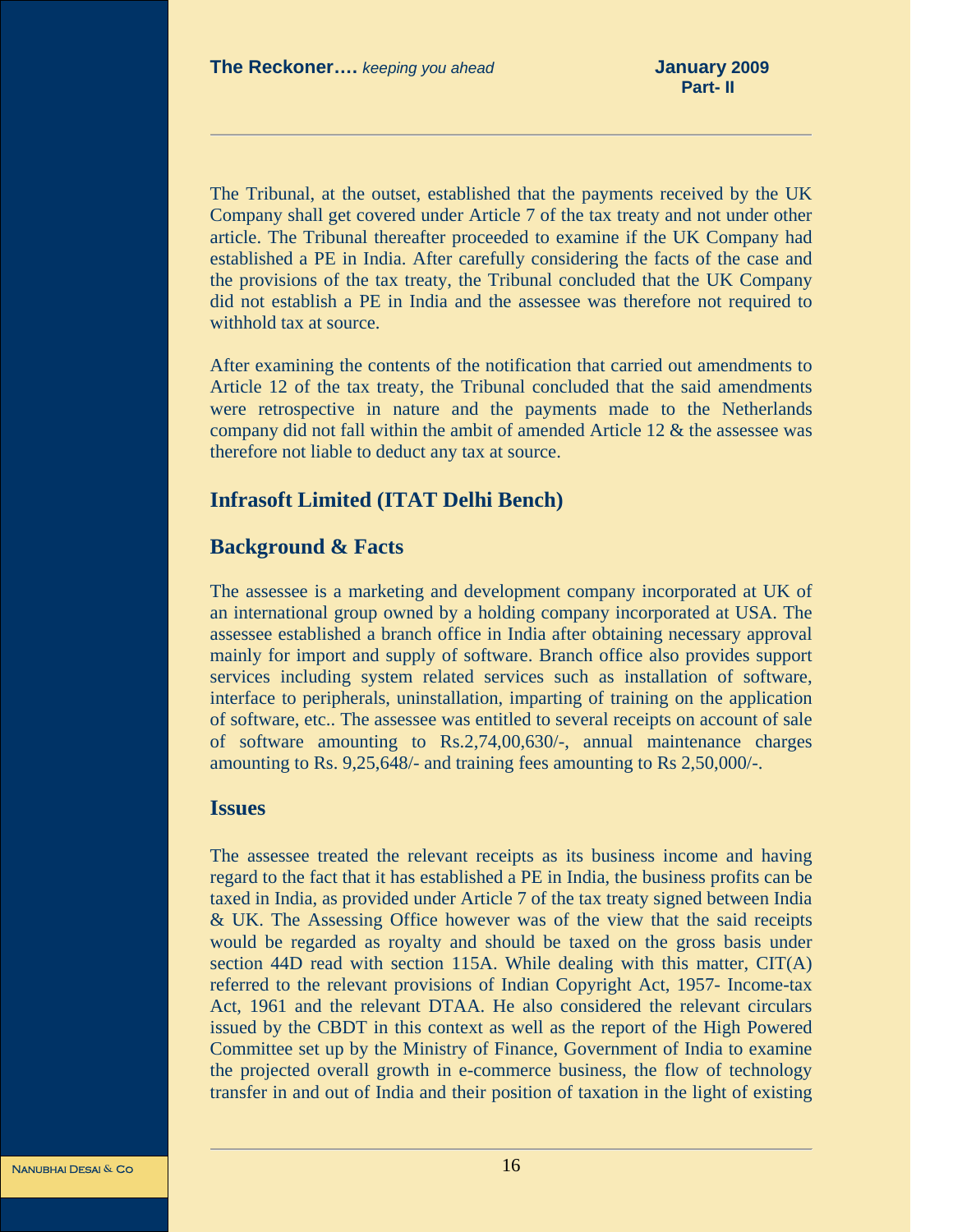laws as well as the relevant DTAA. CIT(A) also carried out an exhaustive analysis of the OECD Model & the commentary on the same & he concluded that the receipts were in the nature of royalty. The assessee filed the appeal before the Tribunal to determine the character of the receipts under consideration.

### **Contentions of the assessee**

The assessee made an exhaustive submission to contend that the receipts under consideration should not be considered as royalty. The assessee relied on several judicial precedents including on the decision of Special Bench of ITAT at Delhi in the case of Motorola Inc. Vs. DCIT. The assessee also pointed out that in the present case it did not grant any license to duplicate the software to the end users. There was thus no transfer of intellectual property right in the transaction and the license in question was a "non-exclusive restricted license" which granted only a limited right to use the software by creating a bar on the software being used in the public domain or for the purpose of commercial exploitation. It was further contended that the transaction thus was one of transfer of copyrighted article and no copyrights got transferred to the end users. The assessee also contended that the copyright of the software in the present case thus had remained with the assessee and even the learned CIT(A) has not been able to prove that intellectual property rights in the software were transferred permanently to the end user.

### **Contentions of the Revenue**

The Revenue distinguished the judicial precedents cited by the assessee. The Revenue contended that the assessee in fact has retained the ownership of the input of the software such as program, instructions, process, etc. and only the device of software has been given to the users by granting user rights to the licensee and the consideration received for grant of such right to use the software is nothing but a royalty for giving license to use the rights in intellectual property which the assessee had developed in the form of software. The Revenue thereafter submitted that Explanation  $(2)$  to Section  $9(1)(vi)$ clearly defines royalty and the said inclusive definition has to be understood in its letter and spirit without referring to any other enactment. The Revenue also referred to various judicial precedents to support its contentions.

### **Decision of the Tribunal**

To conclude the character of the receipts under consideration, the Tribunal analysed the relevant provisions of the Act as well as of the tax treaty. The Tribunal also analysed the decision of the special bench in the case of Motorola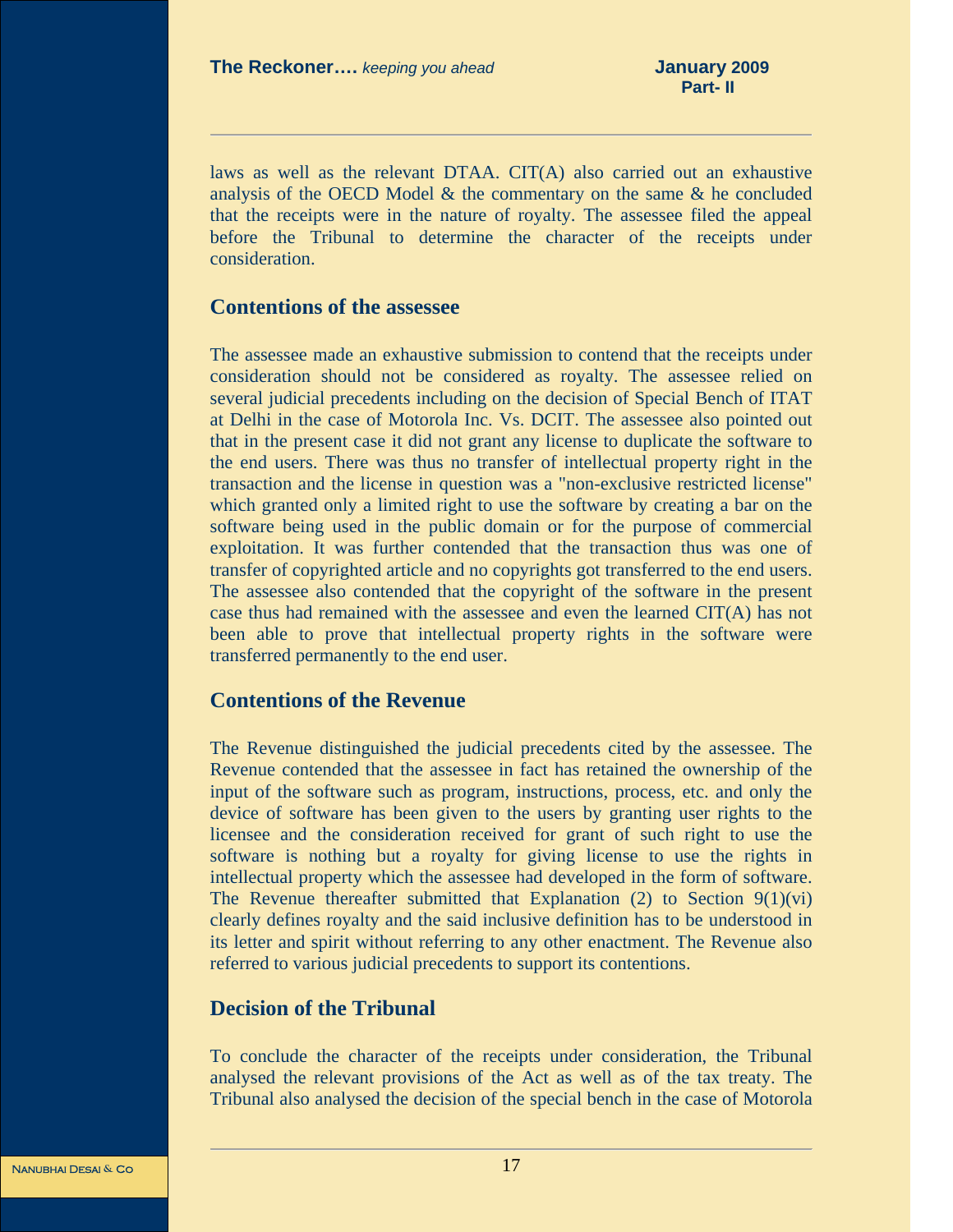to arrive at certain conclusions on the matter of determination of the character of the receipts. The Tribunal also referred to various other judicial precedents and after carefully examining the facts of the case, it held that the amount received by the assessee under the license agreement for allowing use of the software was not 'royalty' either under the Income-tax Act or under DTAA. The Tribunal also held that the other receipts on account of maintenance charges and training fees being incidental to the software receipts assume the same character as that of software receipts and the same were liable to be taxed accordingly.

### **Our comments**

It is commendable to observe that the Tribunal has followed the decisions of the Tribunal rendered in similar cases and has decided the issue in favour of the assessee applying the ratio thereof especially when there are no contrary decision of any higher forum directly on this point. The decision also brings out an exhaustive analysis on the subject of determination of the character of the receipts for the software industry.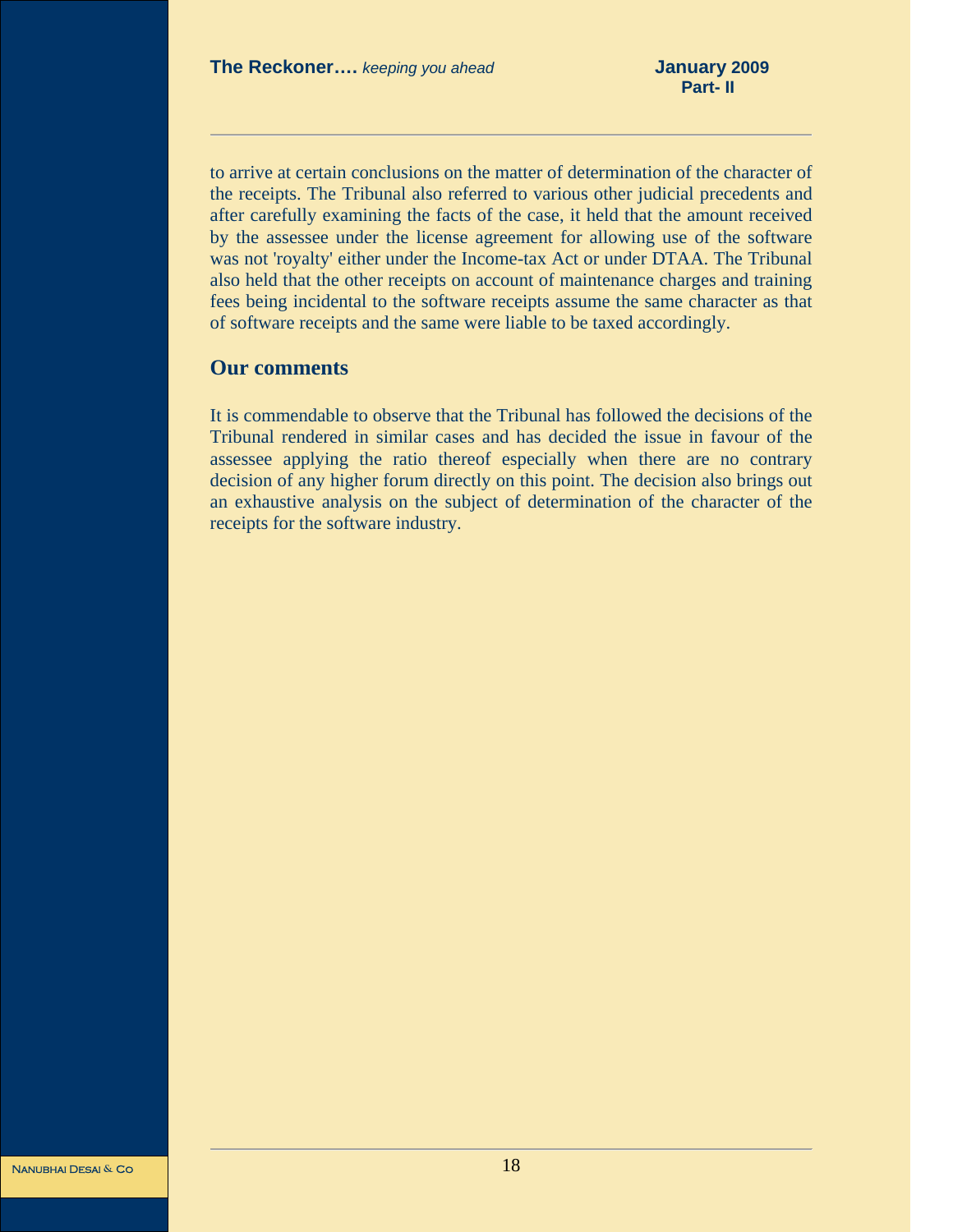# **REGULATIONS GOVERNING INVESTMENTS**

### **PROMOTERS OF THE COMPANY MUST GIVE DETAILS OF PLEDGED SHARES: SEBI**

The Security and Exchange Board of India (SEBI) has started tightening regulatory norms to restore the faith of investors in the securities market which eroded following the Satyam scam. SEBI has decided to make it mandatory on the part of promoters to disclose the details of the shares pledged by them of listed entities promoted by them.

The promoters will have to convey the details of the shares so pledged to the company and the company shall in turn inform of the same to the public through stock exchanges. Necessary steps to amend the relevant regulations and the listing agreement are expected to be taken shortly.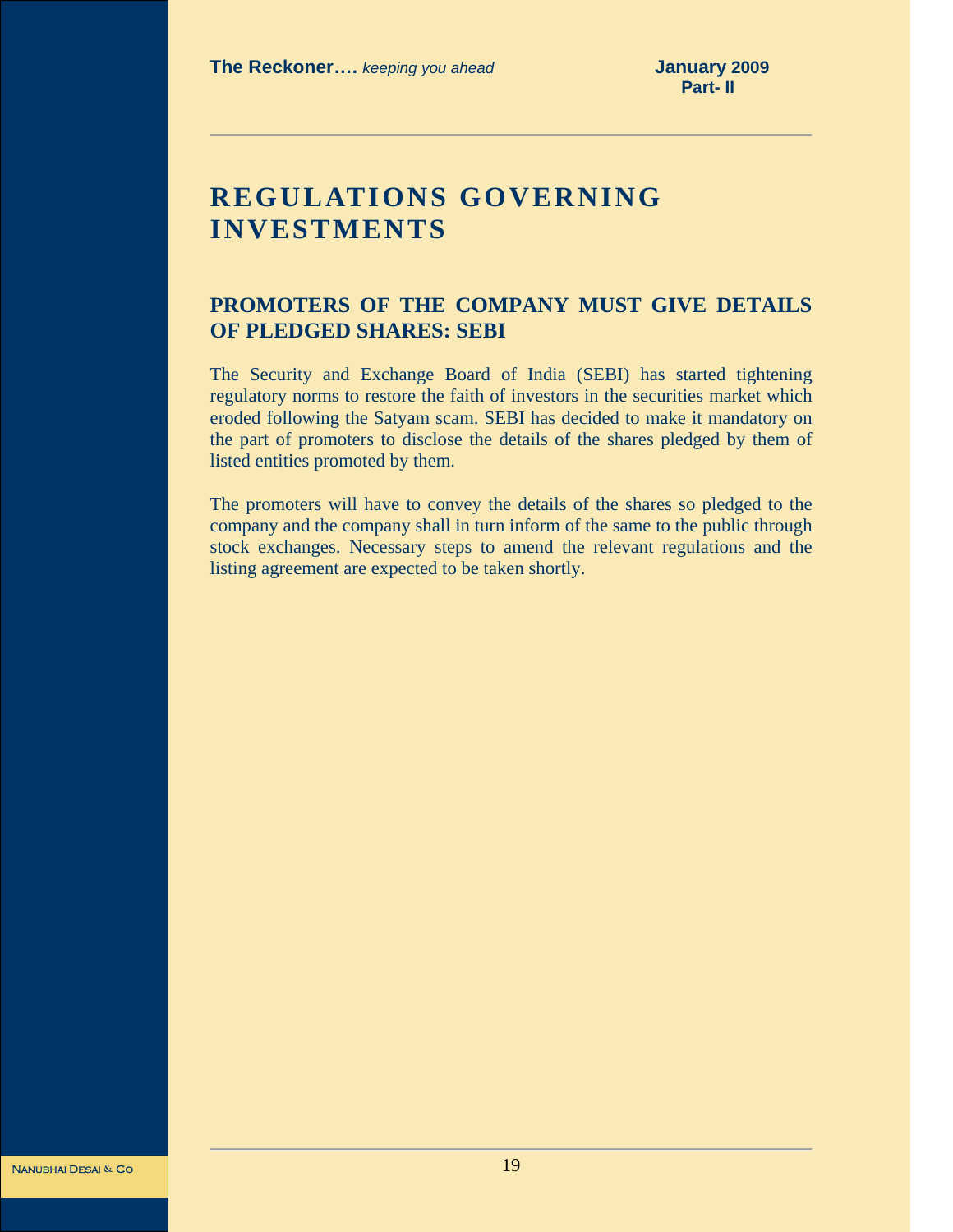# **ACCOUNTS & AUDIT**

**Revised Standard on Auditing (SA) 570 (Revised) "Going Concern"** 

Recently the Institute of Chartered Accountants of India (ICAI) has come out with revised Standard on Auditing (SA) 570 (Revised) "Going Concern"

This Standard on Auditing (SA) deals with the auditor's responsibility in the audit of financial statements with respect to management's use of the going concern assumption in the preparation and presentation of the financial statements.

Under the going concern assumption, an entity is viewed as continuing in business for the foreseeable future. General purpose financial statements are prepared on a going concern basis, unless management either intends to liquidate the entity or to cease operations, or has no realistic alternative but to do so. Special purpose financial statements may or may not be prepared in accordance with a financial reporting framework for which the going concern basis is relevant. When the use of the going concern assumption is appropriate, assets and liabilities are recorded on the basis that the entity will be able to realize its assets and discharge its liabilities in the normal course of business.

### *Effective Date*

This SA is effective for audits of financial statements for periods beginning on or after April 1, 2009.

### **Standard on Internal Audit (SIA) 8 "Terms of Internal Audit Engagement"**

Recently the Institute of Chartered Accountants of India (ICAI) has come out with Standard on Internal Audit (SIA) 8, Terms of Internal Audit Engagement.

The purpose of this Standard on Internal Audit is to establish standards and provide guidance in respect of terms of engagement of the internal audit activity whether carried out in house or by an external agency. A clarity on the terms of the internal audit engagement between the internal auditors and the users of their services i. e. "auditee" is essential for inculcating professionalism and avoiding misunderstanding as to any aspect of the engagement.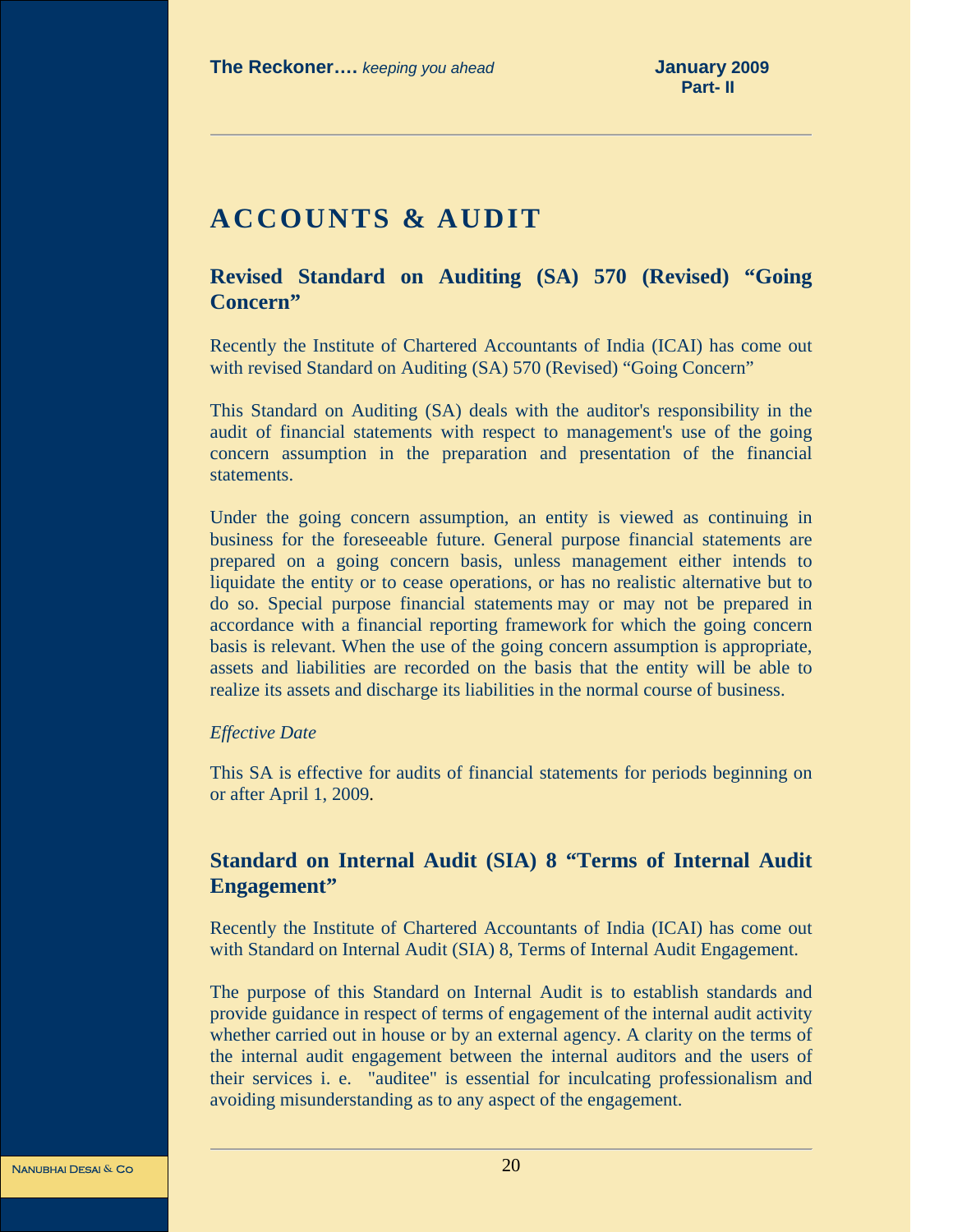The internal auditor and the auditee should agree on the terms of the engagement before its commencement. The agreed terms would need to be recorded in an engagement letter. Normally, it is the responsibility of the internal auditor to prepare the engagement letter and it is to be signed both by the internal auditors as well as the auditee.

The terms of engagement of the internal audit inter alia define the scope, authority, responsibilities, confidentiality, limitation and compensation of the internal auditors. The terms of engagement should be approved by the Board of Directors or relevant Committee thereof such as the Audit Committee or such other person(s) as may be authorised by the Board in this regard. The terms should be reviewed by the internal auditor and the audit committee periodically and modified suitably, if required, to meet the changed circumstances.

The following are the key elements of the terms of the internal audit engagement:

### Scope

- (i) Responsibility
- (ii) Authority
- (iii) Confidentiality
- (iv) Limitations
- (v) Reporting
- (vi) Compensation and
- (vii) Compliance with Standards

### **ICAI AUDIT NORMS WILL GET LEGAL STATUS**

To bring in a more transparent and credible auditing system in the country, the government proposes to give explicit legal status to the audit standards prepared by the Institute of Chartered Accountants of India (ICAI).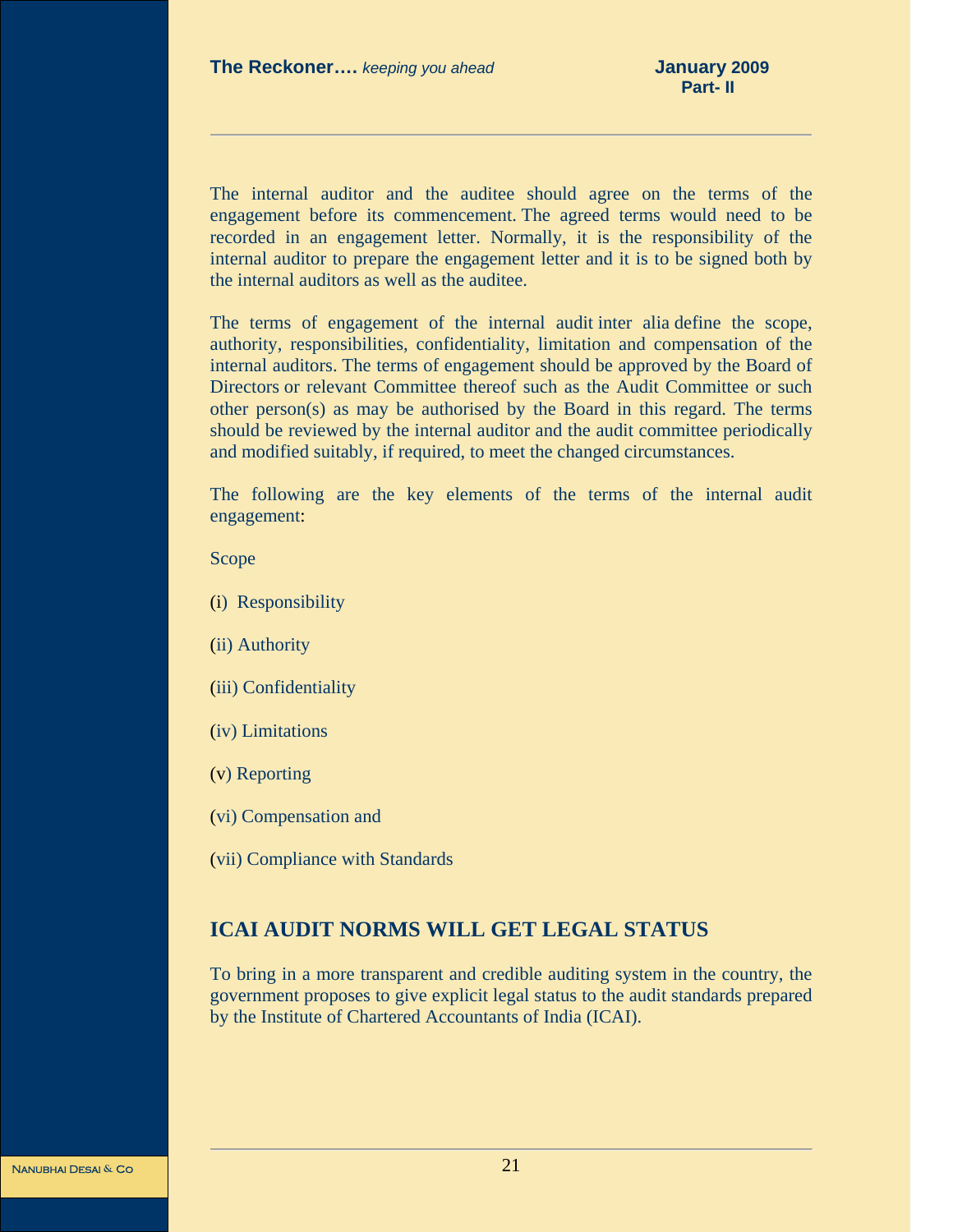The Companies Bill, 2008 aims to make auditing standards statutory. It will make audit firms that do not follow these standards, punishable under the company law.

ICAI has a comprehensive list of auditing standards, but they lack a regulatory teeth. Under the present norms, breaching these standards can only lead to a disciplinary action against the guilty auditor. The Companies Bill 2008 proposes to make bring them at par with accounting standards which are already notified by the government.

The idea behind giving a statutory status to auditing standards is to make chartered accountants, who sign the financial statements of companies, accountable under the law and to provide a strong deterrence against violations. Once the auditing standards are notified by the government, an auditor found guilty of breaching them can be prosecuted under the company law.

### **THE INSTITUTE OF CHARTERED ACCOUNTANTS OF INDIA (ICAI) WILL REVEAL THE NAME OF AUDIT FIRMS WHO AVOIDS PROPER NORMS**

The Institute of Chartered Accountants of India (ICAI) will reveal to the public the names of audit firms that overlook due diligence while auditing companies. This would act as a deterrent to audit firms from compromising on the quality of audit work as the bad publicity would make it lose its clients. This means that audit firms can no longer hide behind their corporate veil, but have to pay for the mistakes committed by their individual auditors.

ICAI will also tell capital market regulator SEBI to disallow auditing by any tainted auditor, which ICAI puts in the public domain, from auditing listed companies.

### **1,550 PROVIDEND FUNDS MAY LOSE IT'S INCOME TAX BENIFITS**

Over 1,550 private provident fund trusts run by Indian companies could lose it's income tax benefits in less than three months time. These private trusts enjoy tax benefits on the basis of it's affiliation to the Employees Provident Fund Organization (EPFO) through temporary relaxations granted by EPFO. The deadline for getting recognized by the Government as an exempted fund under EPFO expires on March 31, 2009.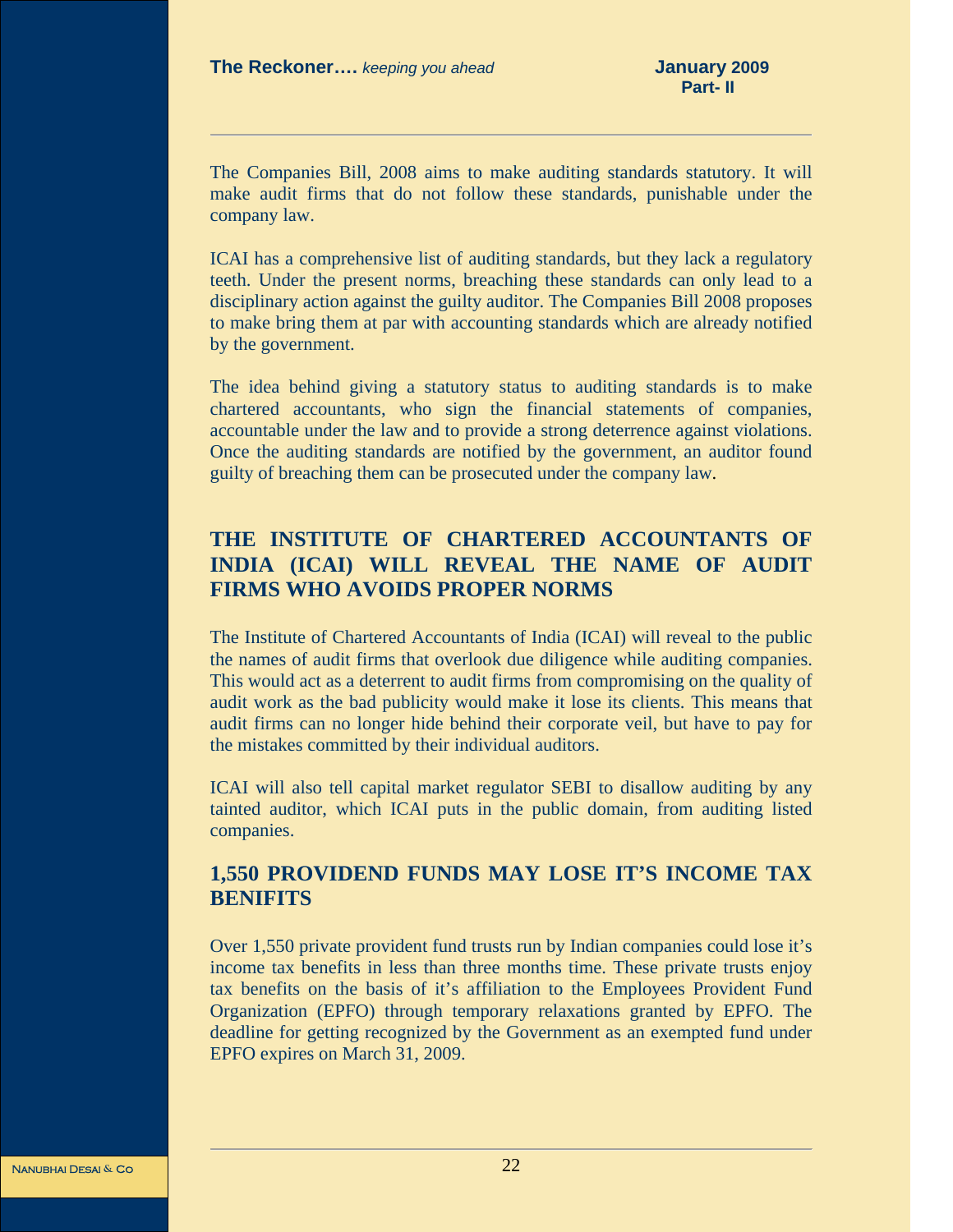The finance ministry had mandated in 2006 that private provident trusts should obtain exemption under the EPF Act within a year from the labour ministry if it wanted to continue enjoying tax benefits under the Act. The deadline has been extended twice since then as the process has proved to be tedious.

The EPFO, which is supposed to forward exemption applications filed by the private trusts to the Government for final approval after scrutinizing them, has forwarded 400 applications of the total 1,550 in the last two-and-a-half years. The fate of these 400 funds is also not known as the labour ministry is in double minds about giving its approval. A labour ministry official clarified that several funds are violating investment accounting norms.

There are a total of 2,589 private trusts as per EPFO statistics, with Rs 65,000 crore corpus, which are recognized under the Income-Tax Act. However, only about 1,000 trusts enjoy the exempted status which was given to them way back in the seventies. The remaining trusts are operating as 'deemed exempted funds' as they only have temporary relaxation orders by the EPFO.

### **AMENDMENT IN COMPANIES (APPOINTMENT AND QUALIFICATION OF SECRETARY) AMENDMENT RULES 1988**

Recently the Central Government has amended the Companies (Appointment and Qualification of Secretary) Rules, 1988 which will come into force from the 15th March, 2009.

Accordingly, after 15th March, 2009 every company having a paid up share capital of Rs. 5 crore and above shall be required to have a whole time Company Secretary and a company having a paid up share capital of Rs. 2 crore or more but less than Rs. 5 crore may appoint any individual who possess the qualification of membership of the Institute of Company Secretaries of India.